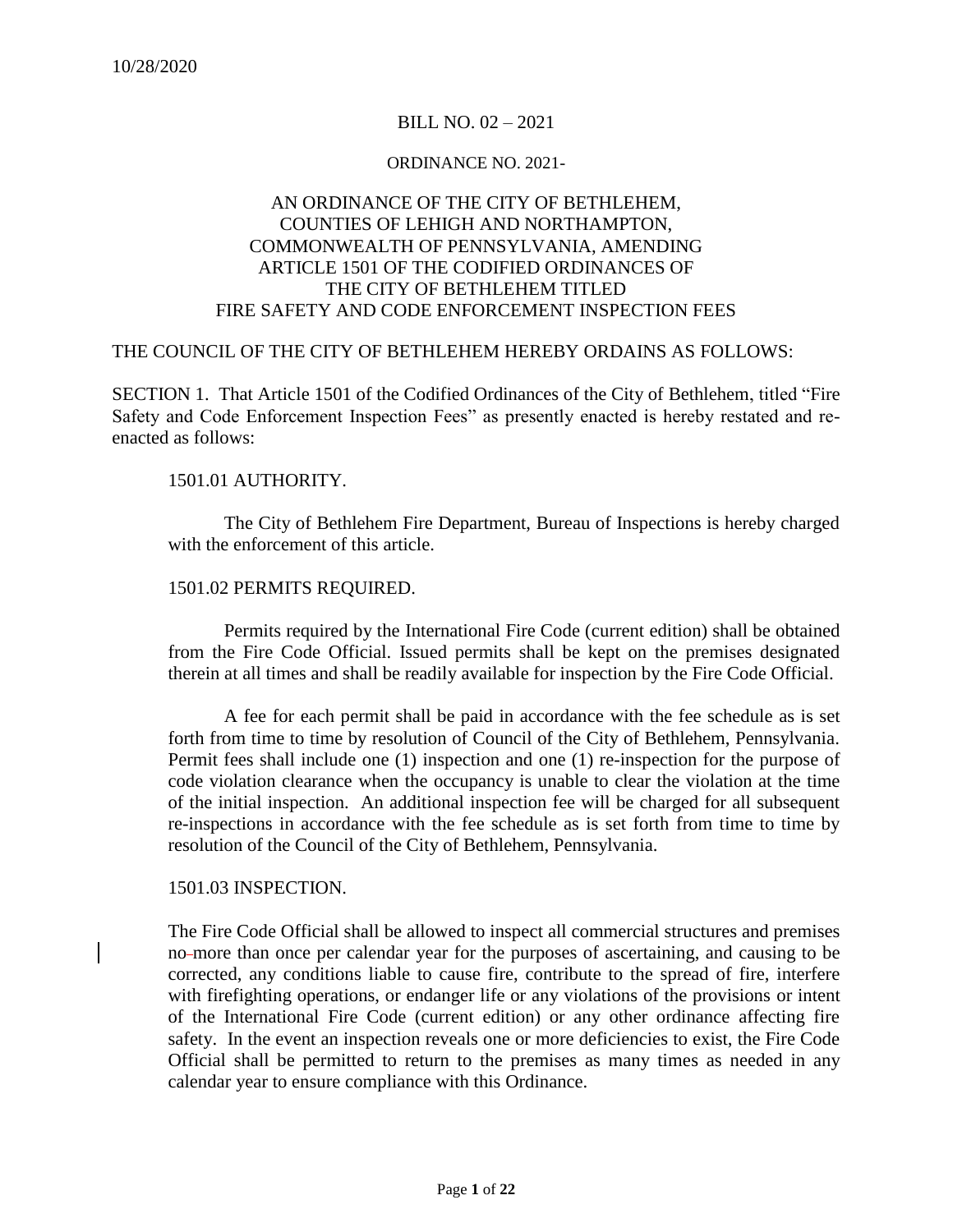SECTION 2. ADOPTION. The 2015 International Fire Code, including appendices (hereafter "IFC") published by the International Code Council, which is part of the Pennsylvania Uniform Construction Code pursuant to 34 Pa.Code § 403.21(a)(8), is hereby adopted and made part of this ordinance subject to the modifications implemented hereinafter and/or by subsequent ordinance(s) of the City of Bethlehem (strikeouts identify proposed deletions and underlined text identify proposed insertions to the 2015 IFC as adopted by the Commonwealth of Pennsylvania).

## SECTION 3. MODIFICATIONS TO 2009 INTERNATIONAL FIRE CODE.

(a) The following subsections are deleted from the IFC relating to required operational permits:

105.6.5 Carnivals and fairs 105.6.6 Cellulose nitrate film 105.6.12 Cutting and welding 105.6.18 Floor finishing 105.6.23 High piled storage 105.6.25 Industrial ovens 105.6.26 Lumber yards and woodworking plants 105.6.28 LP gas 105.6.31 Motor fuel-dispensing facilities 105.6.32 Remove exception for recreational fires 105.6.36 Places of assembly 105.6.37 Private fire hydrants 105.6.40 Refrigeration equipment 105.6.41 Repair garages and motor fuel-dispensing facilities 105.6.45 Temporary membrane structures and tents 105.6.48 Wood products

(b) § 105.6.16 of the IFC which presently reads as follows:

105.6.16 Fire hydrants and valves. An operational permit is required to use or operate fire hydrants or valves intended for fire suppression purposes that are insta1led on water systems and accessible to a fire apparatus access road that is open to or gene rally used by the public.

Exception: A permit is not required for authorized employees of the water company that supplies the system or the fire department to use or operate fire hydrants or valves.

shall be amended to read as follows:

105.6.16 Fire hydrants and valves. Approval from the Bethlehem Water Authority or its designee is required to use or operate fire hydrants or valves intended for fire suppression purposes which are installed on water systems and accessible to a fire apparatus access road that is open to or generally used by the public.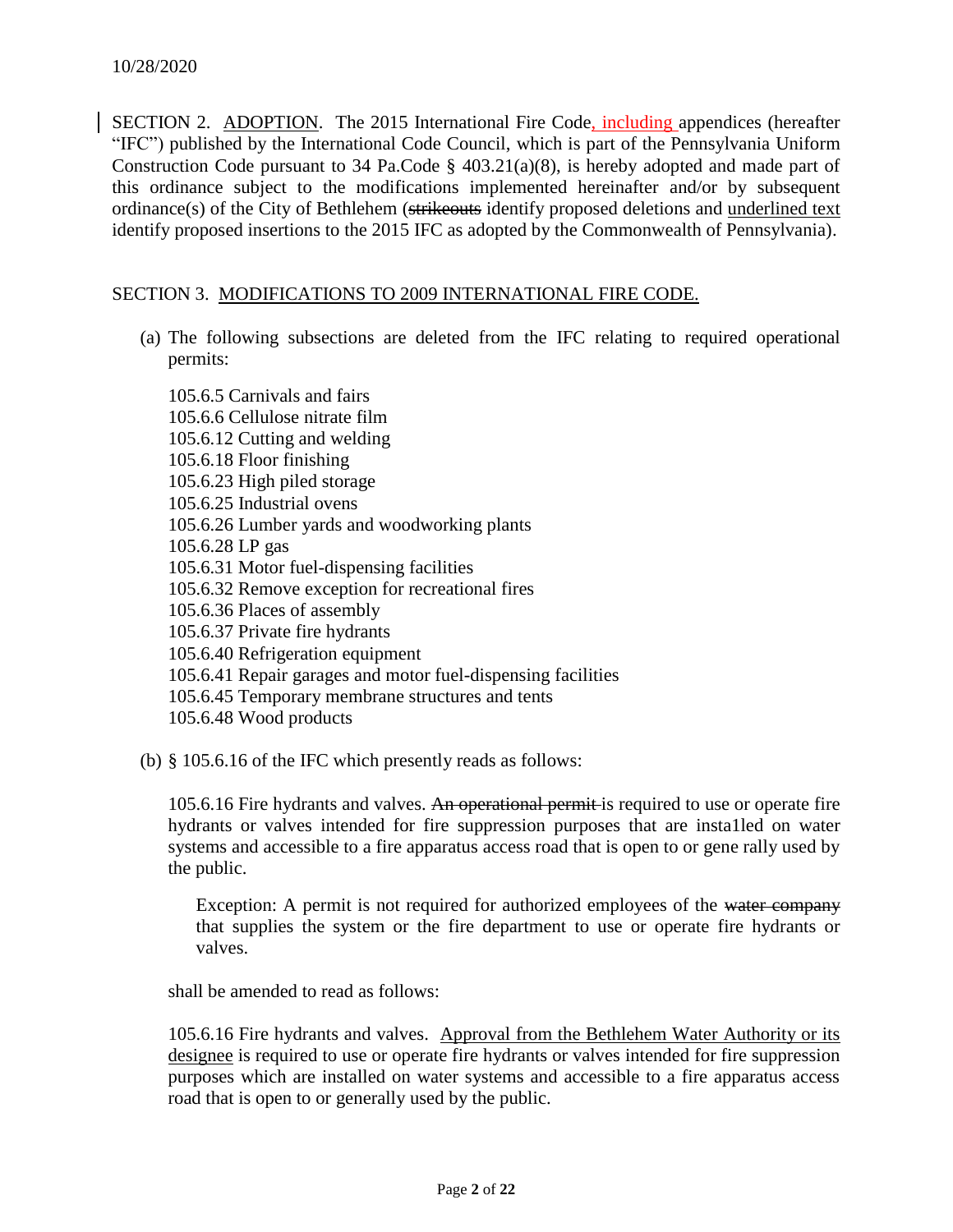Exception: A permit is not required for authorized employees of the Bethlehem Water Authority or its designee that supplies the system or the fire department to use or operate fire hydrants or valves.

- (c) § 105.6.17 of the IFC which presently reads as follows:
	- 105.6.17 Flammable and combustible liquids. An operational permit is required:
		- 1. To use or operate a pipeline for the transportation within facilities of flammable or combustible liquids. This requirement shall not apply to the off- site transportation in pipelines regulated by the Department of Transportation (DOTn) nor does it apply to piping systems.
		- 2. To store, handle or use Class l liquids in excess of 5 gallons (19 L) in a building or in excess of 10 gallons (37.9 L) outside of a building, except that a permit is not required for the following:
			- 2.1.The storage or use of Class I liquids in the fuel tank of a motor vehicle, aircraft, motorboat, mobile power plant or mobile heating plant, unless such storage, in the opinion of the fire code official, would cause an unsafe condition.
			- 2.2.The storage or use of paints, oils, varnishes or similar flammable mixtures where such liquids are stored for maintenance, painting or similar purposes for a period of not more than 30 days.
		- 3. To store, handle or use Class II or Class IIIA liquids in excess of 25 gallons (95 L) in a building or in excess of 60 gallons (227 L) outside a building, except for fuel oil used in connection with oil• burning equipment.
		- 4. To store, handle or use Class IIIB liquids in tanks or portable tanks for fueling motor vehicles at motor fuel-dispensing facilities or where connected to fuel-burning equipment.

Exception: Fuel oil and used motor oil used for space heating or water heating.

- 5. To remove Class I or II liquids from an under- ground storage tank used for fueling motor vehicles by any means other than the approved, stationary onsite pumps normally used for dispensing purposes.
- 6. To operate tank vehicles, equipment, tanks, plants, terminals, wells, fueldispensing stations, refineries, distilleries and similar facilities where flammable and combustible liquids are produced, processed, transported, stored, dispensed or used.
- 7. To place temporarily out of service (for more than 90 days) an underground, protected above-ground or above-ground flammable or combustible liquid tank.
- 8. To change the type of contents stored in a flammable or combustible liquid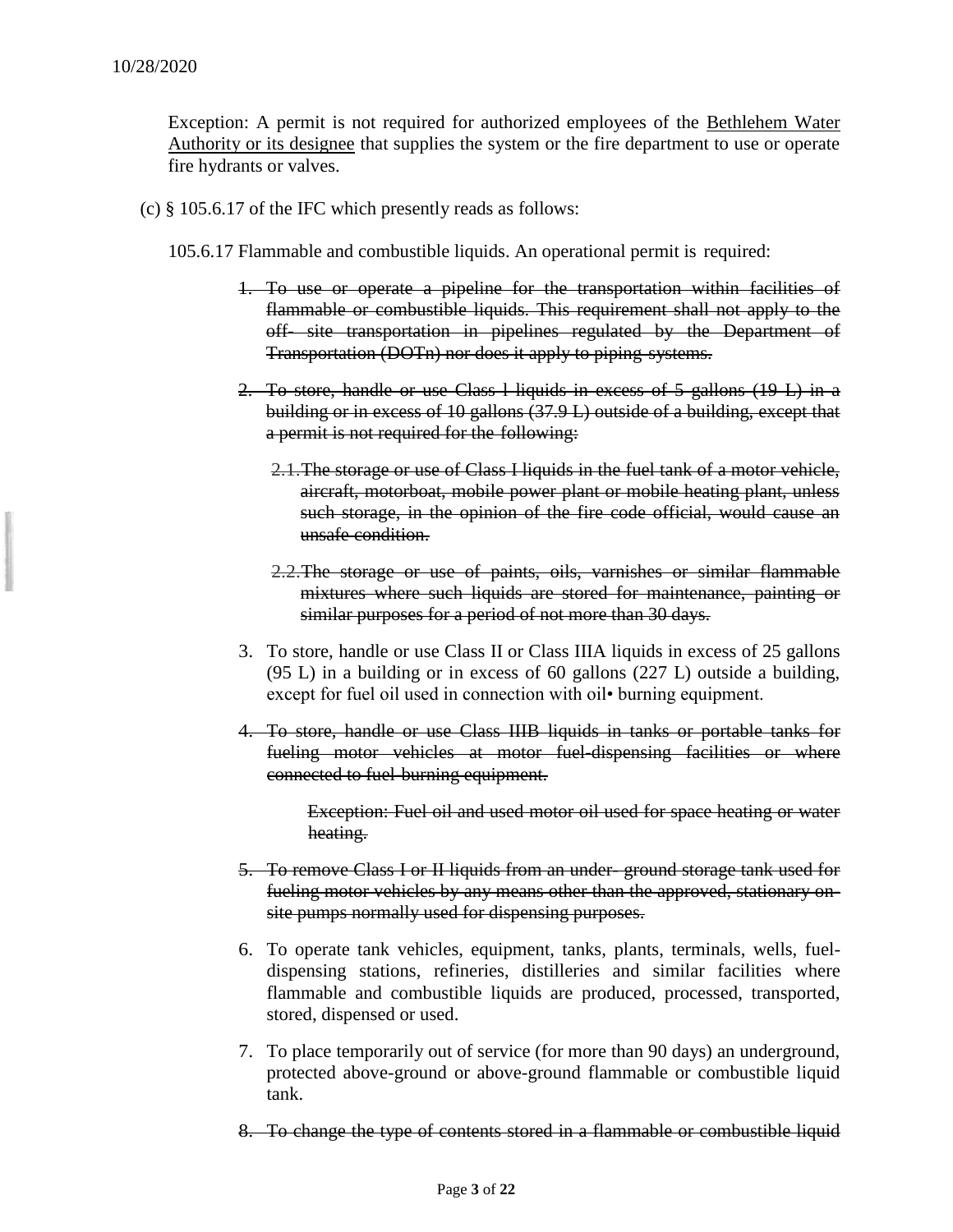tank to a material that pose a greater hazard than that for which the tank was designed and constructed.

- 9. To manufacture, process, blend or refine flammable or combustible liquids.
- I0. To engage in the dispensing of liquid fuels into the fuel tanks of motor vehicles at commercial, industrial, governmental or manufacturing establishments.
- 11. To utilize a site for the dispensing of liquid fuels from tank vehicles into the fuel tanks of motor vehicles, marine craft and other special equipment at commercial, industrial, governmental or manufacturing establishments.

shall be amended to read as follows:

- 105.6.17 Flammable and combustible liquids. An operational permit is required:
	- 1. [reserved].
	- 2. [reserved].
	- 3. To store, handle or use Class II or Class IIIA liquids in excess of 25 gallons (95 L) in a building or in excess of 60 gallons (227 L) outside a building, except for fuel oil used in connection with oil• burning equipment.
	- 4. [reserved].
	- 5. [reserved].
	- 6. To operate equipment, tanks, distilleries and similar facilities where flammable and combustible liquids are produced, processed, stored, dispensed or used.
	- 7. To place temporarily out of service (for more than 90 days) an underground, protected above-ground or above-ground flammable or combustible liquid tank.
	- 8. [reserved].
	- 9. [reserved].
	- 10. [reserved].
	- 11. [reserved].

(d) § 105.6.37 of the IFC which presently reads as follows:

105.6.37 Private fire hydrants. An operational permit is required for the removal from service, use or operation of private fire hydrants.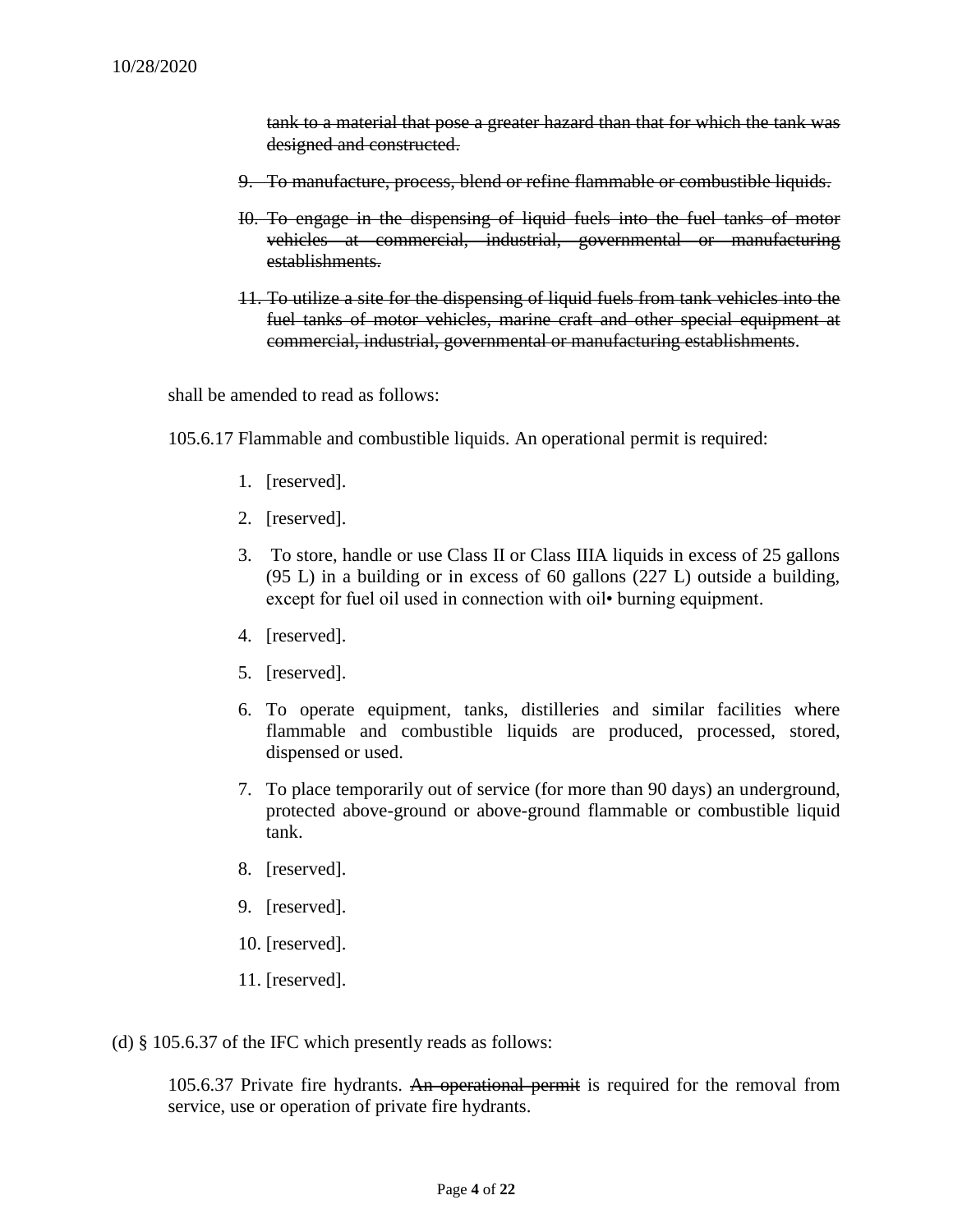Exception: A permit is not required for private industry with trained maintenance personnel, private fire brigade or fire departments to maintain, test and use private hydrants.

shall be amended to read as follows:

105.6.37 Private fire hydrants. Approval from the Bethlehem Water Authority and the Fire Code Official is required for the removal from service of private fire hydrants.

Exception: Approval from the Bethlehem Water Authority and the Fire Code Official is not required for private industry with trained maintenance personnel, private fire brigade or fire departments to maintain, test and use private hydrants.

(e) § 105.7.8 of the IFC which presently reads as follows:

105.7.8 Flammable and combustible liquids. A construction permit is required:

- 1. To install, repair or modify a pipeline for the transportation of flammable or combustible liquids.
- 2. To install, construct or alter tank vehicles, equipment, tanks, plants, terminals, wells, fuel-dispensing stations, refineries, distilleries and similar facilities where flammable and combustible liquids are produced, processed, transported, stored, dispensed or used.
- 3. To install, alter, remove, abandon or otherwise dispose of a flammable or combustible liquid tank.

shall be amended to read as follows:

105.7.8 Flammable and combustible liquids. A construction permit isrequired:

- 1. [reserved].
- 2. To install, construct or alter tanks, distilleries and similar facilities where flammable and combustible liquids are produced, processed, stored, dispensed or used.
- 3. To install, alter, remove, abandon or otherwise dis- pose of a flammable or combustible liquid tank.
- (f) The following subsections are deleted: 105.7.11 Industrial ovens 105.7.12 LP-gas
- (g) § 105.7.13 of the IFC which presently reads as follows:

105.7.13 Private Fire Hydrants. A construction permit is required for the installation or modification of private fire hydrants. Maintenance performed in accordance with this code is not considered to be a modification and does not require a permit.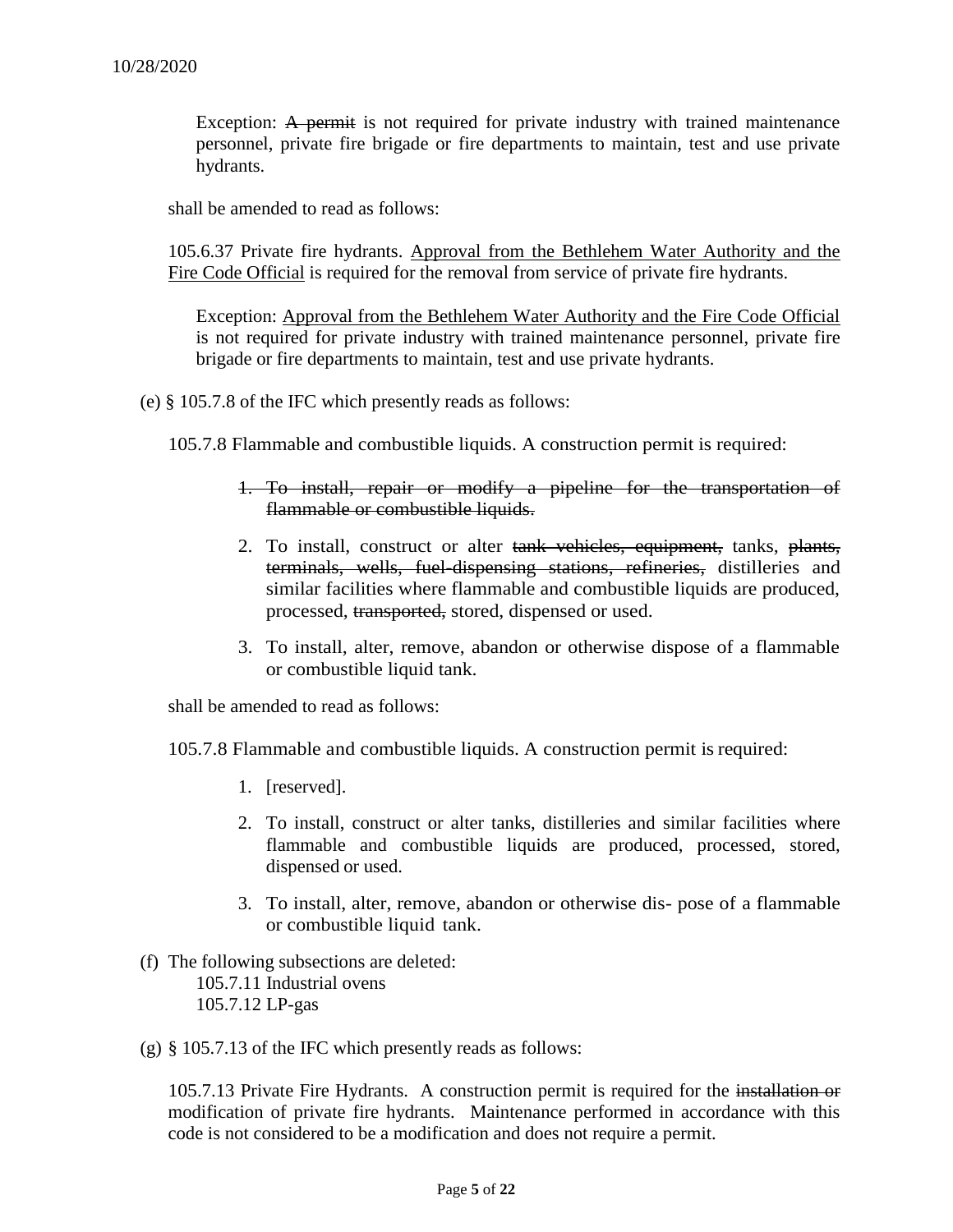shall be amended to read as follows:

105.7.11 Private Fire Hydrants. A construction permit is required for the removal or modification of private fire hydrants. Maintenance performed in accordance with this code is not considered to be a modification and does not require a permit.

(h) The following subsection is deleted:

105.7.18 Temporary membrane structures and tents

 $(i)$ .

(j) § 107.6 of the IFC which presently reads as follows:

107.6 Overcrowding. Overcrowding or admittance of any person beyond the approved capacity of a building or a portion thereof shall not be allowed. The fire code official, upon finding any overcrowding conditions or obstructions in aisles, passageways or other means of egress, or upon finding any condition which constitutes a life safety hazard, shall be authorized to cause the event to be stopped until such condition or obstruction is corrected.

shall be amended to read as follows:

107.6 Overcrowding. Overcrowding or admittance of any person beyond the approved capacity of a building or a portion thereof shall not be allowed. The fire code official, upon finding any overcrowding conditions or obstructions in aisles, passageways or other means of egress, or upon finding any condition which constitutes a life safety hazard, shall be authorized to cause the event to be stopped and /or order the immediate evacuation of any building that is deemed unsafe due to the hazardous condition until such condition or obstruction is corrected.

(k) § 108.1 of the IFC which presently reads as follows:

108.1 Board of appeals established. In order to hear and decide appeals of orders, decisions or determinations made by the fire code official relative to the application and interpretation of this code, there shall be and is hereby created a board of appeals. The board of appeals shall be appointed by the governing body and shall hold office at its pleasure. The fire code official shall be an ex officio member of said board but shall have not have a vote on any matter before the board. The board shall adopt rules of procedure for conducting its business, and shall render all decisions and findings in writing to the appellant with a duplicate copy to the fire code official.

shall be amended to read as follows:

108.1 Board of appeals established. In order to hear and decide appeals of orders, decisions or determinations made by the fire code official relative to the application and interpretation of this code, the Board of Appeal identified in Article 150 of the Codified Ordinances of the City of Bethlehem and/or occasionally known as the "Codes Board of Appeals" shall have exclusive jurisdiction, subject to any right of further appeal therefrom.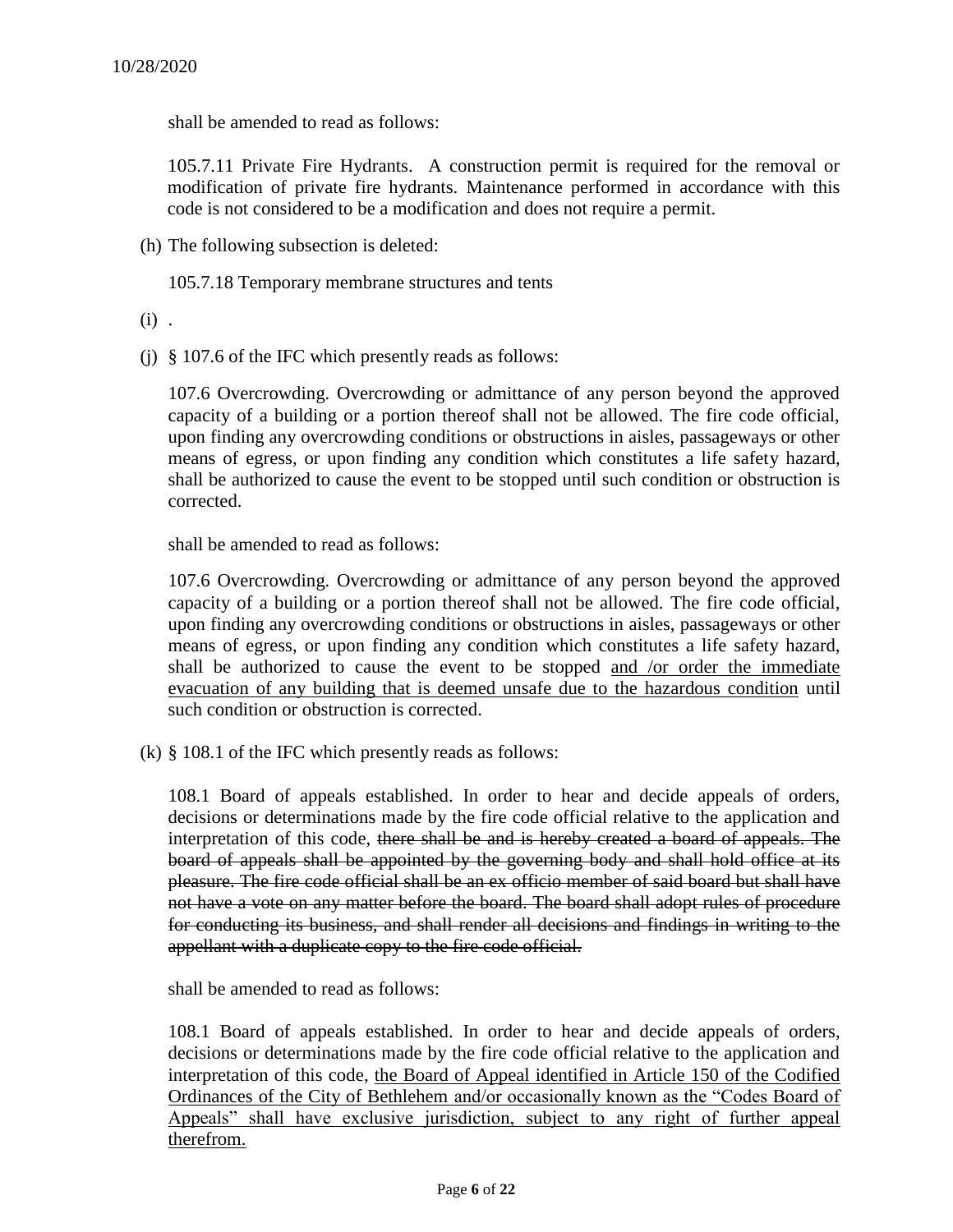(l) § 109.4 of the IFC which presently reads as follows:

109.4 Violation penalties. Persons who shall violate a provision of this code or shall fail to comply with any of the requirements thereof or who shall erect, install, alter, repair or do work in violation of the approved construction documents or directive of the fire code official, or of a permit or certificate used under provisions of this code, shall be guilty of a [SPECIFY OFFENSE] , punishable by a fine of not more than [AMOUNT] dollars or by imprisonment not exceeding [NUMBER OF DAYS], or both such fine and imprisonment. Each day that a violation continues after due notice has been served shall be deemed a separate offense.

109.3.1 Abatement of violation. In addition to the imposition of the penalties herein described, the fire code official is authorized to institute appropriate action to prevent unlawful construction or to restrain, correct or abate a violation; or to prevent illegal occupancy of a structure or premises; or to stop an illegal act, conduct of business or occupancy of a structure on or about any premises.

shall be amended to read as follows:

109.4 Violation Penalties. Persons who shall violate a provision of this code or shall fail to comply with any of the requirements thereof or who shall erect, install, alter, repair or do work in violation of the approved construction documents or directive of the fire code official, or of a permit or certificate used under provisions of this code, shall be guilty of violating a fire prevention ordinance of the City of Bethlehem, punishable under the Optional Third Class City Charter Law as follows:

- (a) a fine not exceeding one per month on a property and limited to no more than one thousand dollars (\$1,000) for the first two continual and uncorrected violations and not exceeding five thousand dollars (\$5,000) for the third and any subsequent continual and uncorrected violation of the same subsection of a building ordinance, housing ordinance, property maintenance ordinance, fire prevention ordinance, electrical ordinance or plumbing ordinance on the same property;
- (b) In the event the specific conduct is found to pose a threat to the public's health, safety or property, then penalties may be provided for as follows:
	- (1) the maximum penalty may be pursued for each citation issued at a rate not to exceed one citation per five calendar days for a continual and uncorrected violation of the same subsection of such ordinance on the same property; and
	- (2) the penalty shall be no less than five hundred dollars (\$500) and no more than one thousand dollars (\$1,000) for the first two continual and uncorrected violations of the same subsection of such ordinance on the same property and no less than one thousand dollars (\$1,000) and not exceeding ten thousand dollars (\$10,000) for the third and any subsequent continual and uncorrected violation of the same subsection of such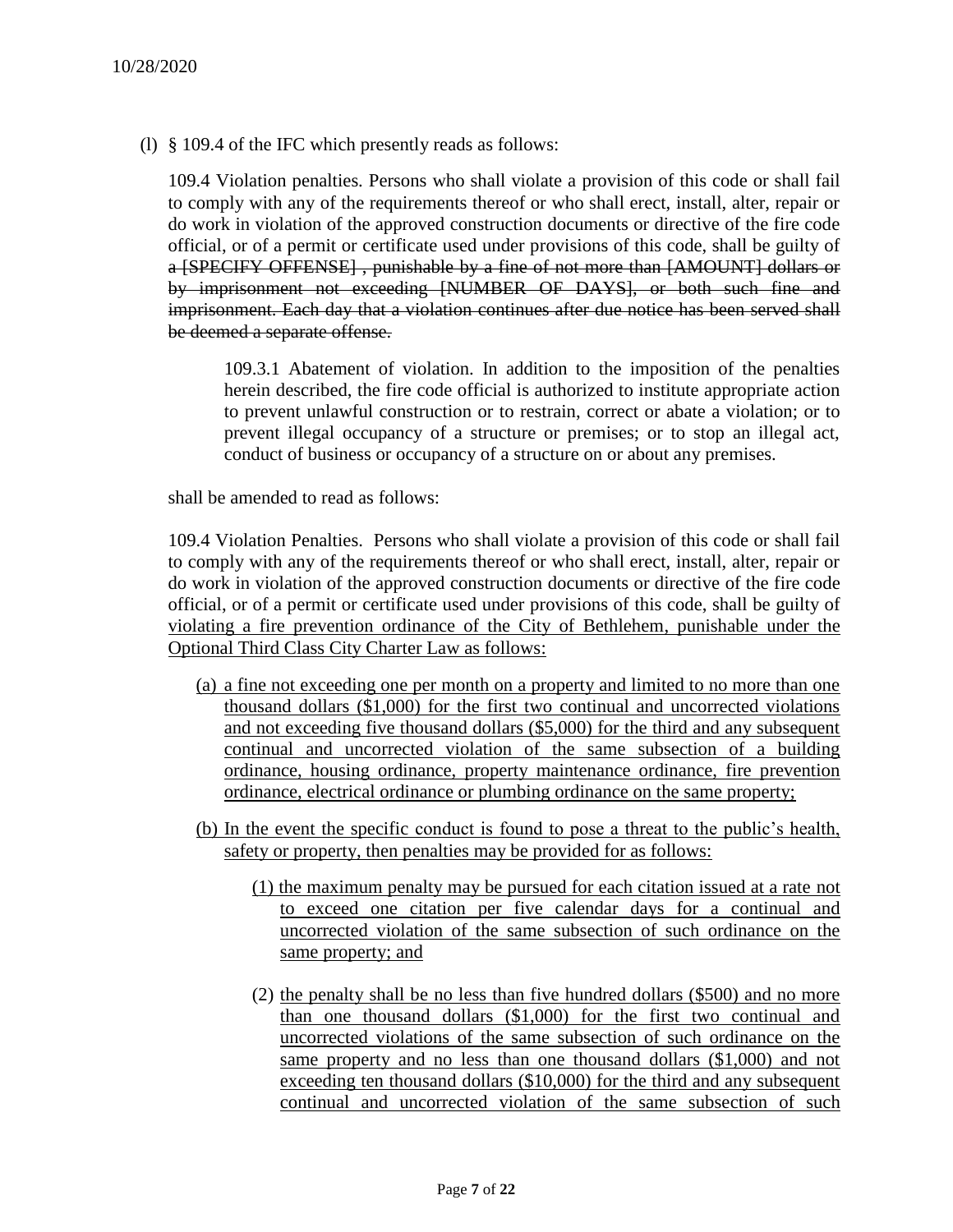ordinance on the same property, or imprisonment for any term not exceeding ninety days, or both.

109.3.1 Abatement of violation. In addition to the imposition of the penalties herein described, the fire code official is authorized to institute appropriate action to prevent unlawful construction or to restrain, correct or abate a violation; or to prevent illegal occupancy of a structure or premises; or to stop an illegal act, conduct of business or occupancy of a structure on or about any premises.

(m) The definition of the term "approved" found in IFC  $\S 202$  relating to General Definitions shall be amended to read as follows:

> Approved. Acceptable to the fire code official, as evidenced by his/her written approval.

(n) The definition of the terms "DOT" or "DOTn" shall be added to IFC §202 relating to General Definitions as follows:

> DOT or DOTn. The Department of Transportation of the United States unless the context of the regulations can reasonably be interpreted to include the Department of Transportation of the Commonwealth of Pennsylvania in which case the term shall mean the department promulgating the more restrictive regulation not otherwise pre-empted by federal law.

(o) The definition of the term "fire code official" found in IFC § 202 relating to General Definitions which presently reads as follows:

FIRE CODE OFFICIAL. The fire chief or other designated authority charged with the administration and enforcement of the code, or a duly authorized representative.

shall be amended to read as follows:

FIRE CODE OFFICIAL. The fire chief or other designated authority, including the Fire Marshal of the City of Bethlehem, charged with the administration and enforcement of the code, or a duly authorized representative. The terms "Fire Marshal of the City of Bethlehem" and "Fire Code Official" shall be interchangeable in this and any other ordinance or resolution of the City of Bethlehem.

(p) The definition of the term "open burning" found in IFC § 202 which presently reads as follows:

OPEN BURNING. The burning of materials wherein products of combustion are emitted directly into the ambient air without passing through a stack or chimney from an enclosed chamber. Open burning does not include road flares, smudgepots and similar devices associated with safety or occupational uses typically considered open flames, recreational fires or use of portable outdoor fireplaces. For the purpose of this definition, a chamber shall be regarded as enclosed when, during the time combustion occurs, only apertures, ducts, stacks, flues or chimneys necessary to provide combustion air and permit the escape of exhaust gas are open.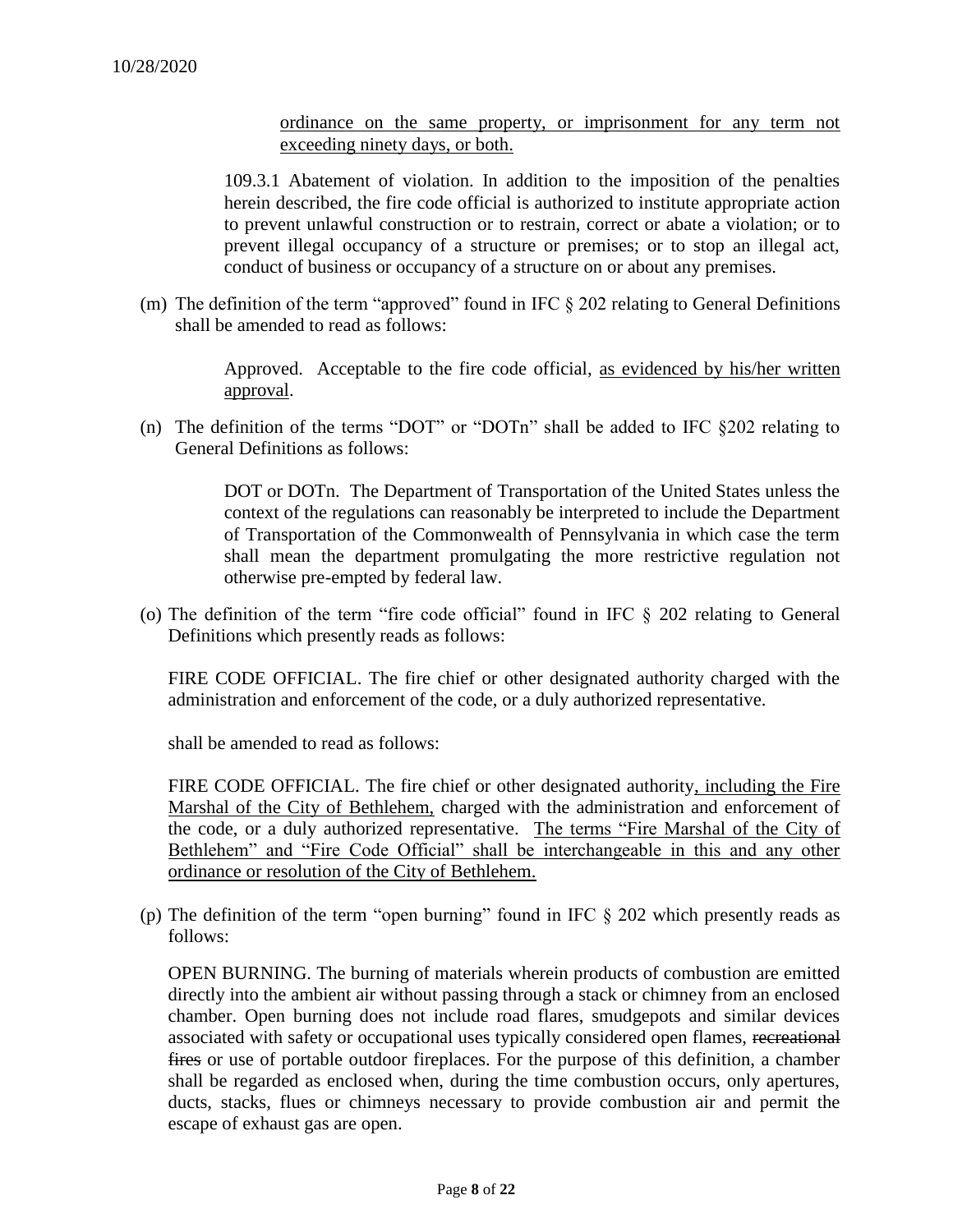shall be amended to read as follows:

OPEN BURNING. The burning of materials wherein products of combustion are emitted directly into the ambient air without passing through a stack or chimney from an enclosed chamber. Open burning does not include road flares, smudgepots and similar devices associated with safety or occupational uses typically considered open flames, or use of portable outdoor fireplaces. For the purpose of this definition, a chamber shall be regarded as enclosed when, during the time combustion occurs, only apertures, ducts, stacks, flues or chimneys necessary to provide combustion air and permit the escape of exhaust gas are open.

(q) §307.4 of the IFC which presently reads as follows:

307.4 Location. The location for open burning shall not be less than 50 feet (15,240 mm) from any structure, and provisions shall be made to prevent the fire from spreading to within 50 feet (15,240 mm) of any structure.

Exceptions:

1. Fires in approved containers that are not less than 15 feet (4,572 mm) from a structure.

2. The minimum required distance from a structure shall be 25 feet (7,620 mm) where the pile size is 3 feet (914 mm) or less in diameter and 2 feet (610 mm) or less in height.

shall be amended to read as follows:

307.4 Location. The location for open burning shall not be less than 50 feet (15,240 mm) from any structure, and provisions shall be made to prevent the fire from spreading to within 50 feet (15,240 mm) of any structure.

Exceptions:

1. [reserved].

2. The minimum required distance from a structure shall be 25 feet (7,620 mm) where approved.

(r) §307.4.2 of the IFC which presently reads as follows:

307.4.2 Recreational fires. Recreational fires shall not be conducted within 25 feet (7,620 mm) of a structure or combustible material. Conditions which could cause a fire to spread within 25 feet (7,620 mm) of a structure shall be eliminated prior to ignition.

shall be amended to read as follows:

307.4.2 Recreational fires. Recreational fires are prohibited.

(s) §307.4.3 of the IFC which presently reads as follows: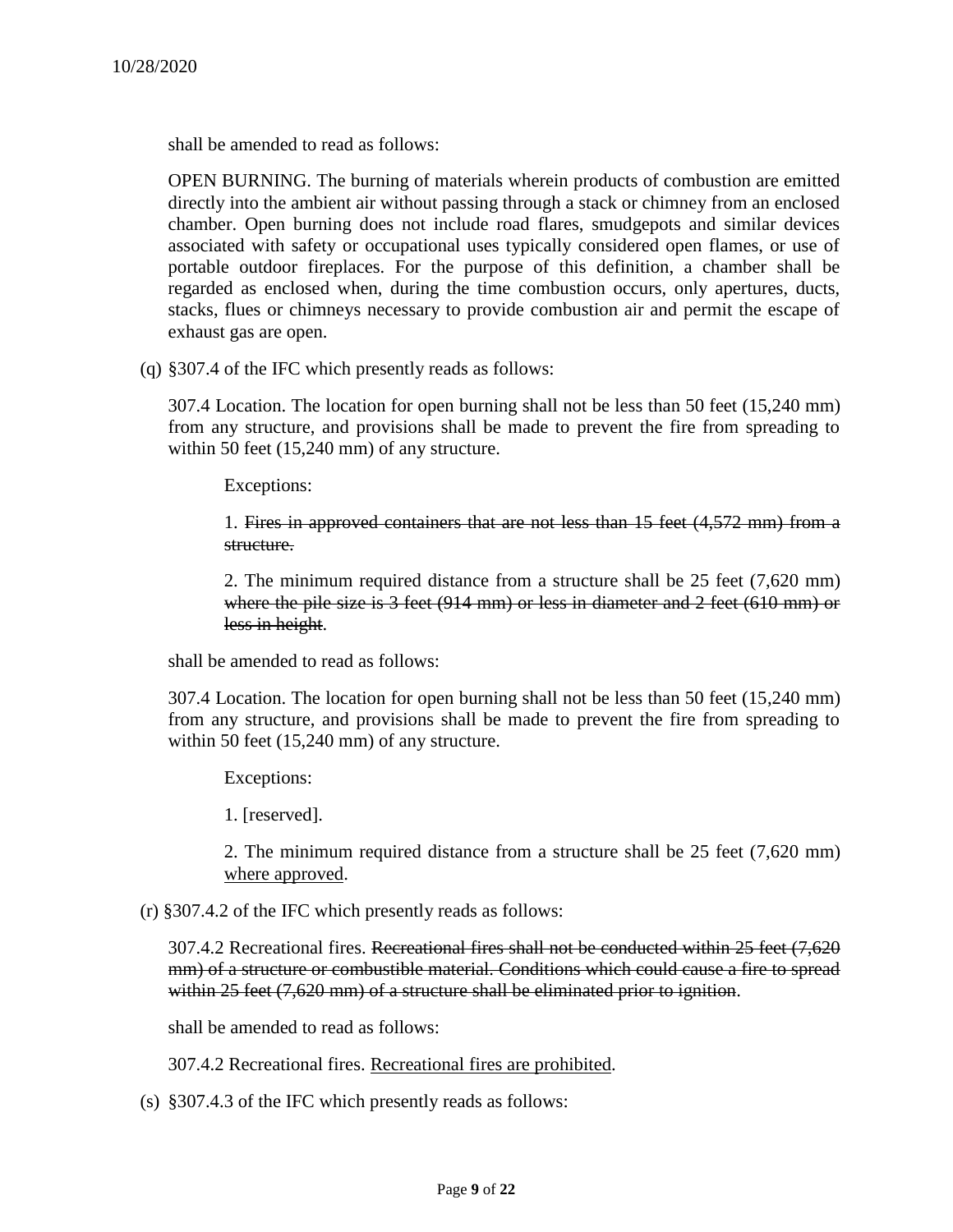307.4.3 Portable outdoor fireplaces. Portable outdoor fireplaces shall be used in accordance with the manufacturer's instructions and shall not be operated within 15 feet (3048 mm) of a structure or combustible material.

Exception: Portable outdoor fireplaces used at one- and two-family dwellings.

shall be amended to read as follows:

307.4.3 Portable outdoor fireplaces. Where approved, portable outdoor fireplaces shall be used in accordance with the manufacturer's instructions and shall not be operated within 25 feet (7,620 mm) of a structure or within 15 feet (7,572 mm) of combustible material.

(t) §307.5 of the IFC which presently reads as follows:

307.5 Attendance. Open burning, bonfires, recreational fires and use of portable outdoor fireplaces shall be constantly attended until the fire is extinguished. A minimum of one portable fire extinguisher complying with Section 906 with a minimum 4-A rating or other approved on-site fire-extinguishing equipment, such as dirt, sand, water barrel, garden hose or water truck, shall be available for immediate utilization.

shall be amended to read as follows:

307.5 Attendance. Open burning, bonfires, recreational fires and use of portable outdoor fireplaces shall be constantly attended until the fire is extinguished, a dedicated fire watch person must remain on the premises for a minimum of one hour after extinguishment. A minimum of one portable fire extinguisher complying with Section 906 with a minimum 4-A rating or other approved on-site fire-extinguishing equipment, such as dirt, sand, water barrel, garden hose or water truck, shall be available for immediate utilization.

(u) §308.1.6.2 of the IFC which presently reads as follows:

308.1.6.2 Portable fueled open-flame devices. Portable open-flame devices fueled by flammable or combustible gases or liquids shall be enclosed or installed in such a manner as to prevent the flame from contacting combustible material.

Exceptions:

- 1. LP-gas-fueled devices used for sweating pipe joints or removing paint in accordance with Chapter 61.
- 2. Cutting and welding operations in accordance with Chapter 35.
- 3. Torches or flame-producing devices in accordance with Section 308.4.
- 4. Candles and open-flame decorative devices in accordance with Section 308.3.

shall be amended to read as follows:

308.1.6.2 Portable fueled open-flame devices. Portable open-flame devices fueled by flammable or combustible gases or liquids shall be enclosed or installed in such a manner as to prevent the flame from contacting combustible material. All devices shall have an appropriate UL listing.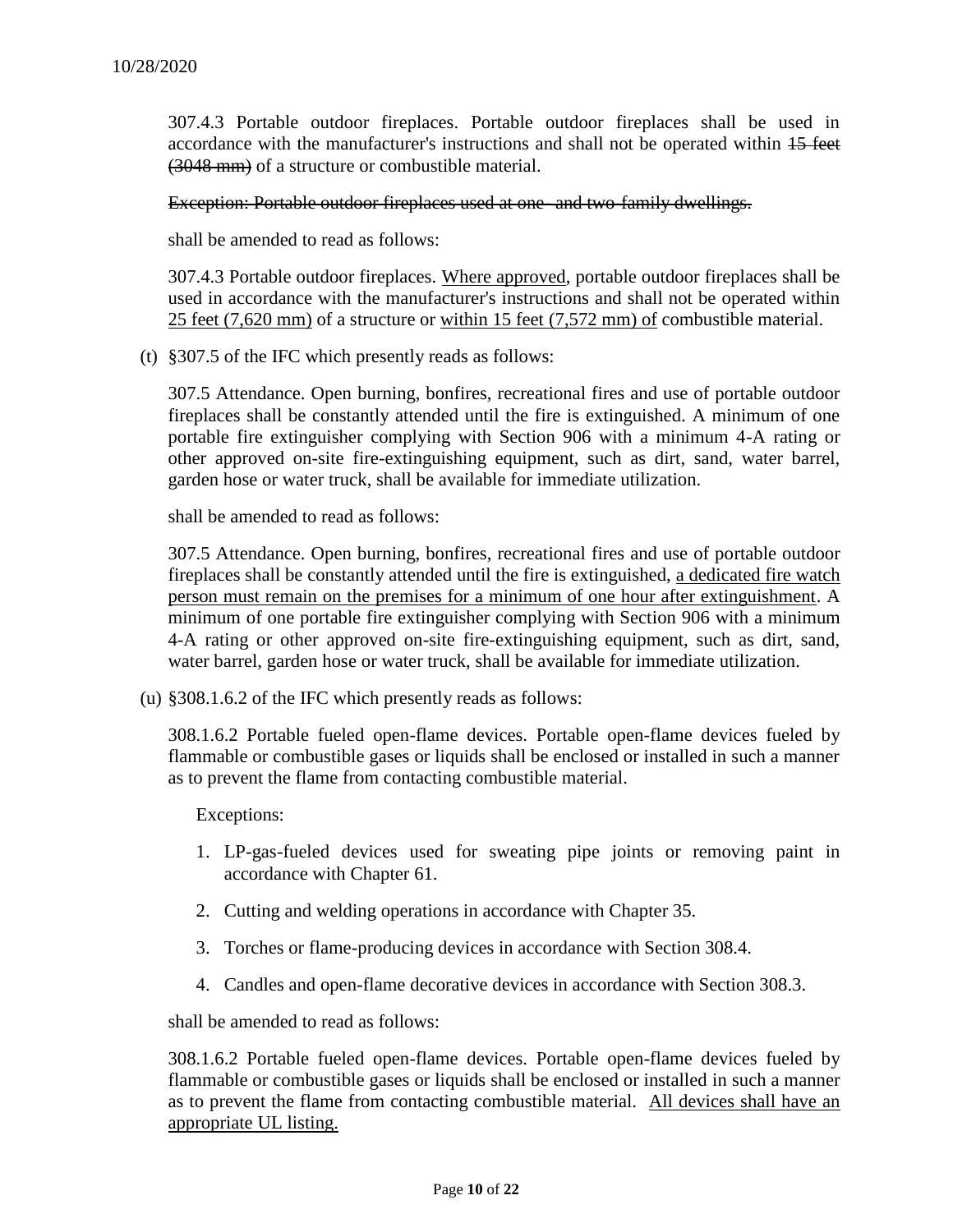Exceptions:

- 1. LP-gas-fueled devices used for sweating pipe joints or removing paint in accordance with Chapter 61.
- 2. Cutting and welding operations in accordance with Chapter 35.
- 3. Torches or flame-producing devices in accordance with Section 308.4.
- 4. Candles and open-flame decorative devices in accordance with Section 308.3.

(v) § 308.2 of the IFC which presently reads as follows:

308.2 Permits required. Permits shall be obtained from the fire code official in accordance with Section 105.6 prior to engaging in the following activities involving open flame, fire and burning:

1. Use of a torch or flame-producing device to remove paint from a structure.

2. Use of open flame, fire or burning in connection with Group A or E occupancies.

3. Use or operation of torches and other devices, machines or processes liable to start or cause fire in or upon wildfire risk areas.

shall be amended to read as follows:

308.2 Permits required. Permits shall be obtained from the fire code official in accordance with Section 105.6 prior to engaging in the following activities involving open flame, fire and burning:

1. [reserved.]

2. Use of open flame, fire or burning in connection with Group A or E occupancies.

3. Use or operation of torches and other devices, machines or processes liable to start or cause fire in or upon wildfire risk areas.

(w)§ 315.4 of the IFC which presently reads as follows:

315.4 Outside storage. Outside storage of combustible materials shall not be located within 10 feet (3048 mm) of a property line.

Exceptions:

1. The separation distance is allowed to be reduced to 3 feet (914 mm) for storage not exceeding 6 feet (1829 mm) in height.

2. The separation distance is allowed to be reduced when the fire code official determines that no hazard to the adjoining property exists.

shall be amended to read as follows:

315.4 Outside storage. Outside storage of combustible materials shall not be located within 10 feet (3048 mm) of a property line.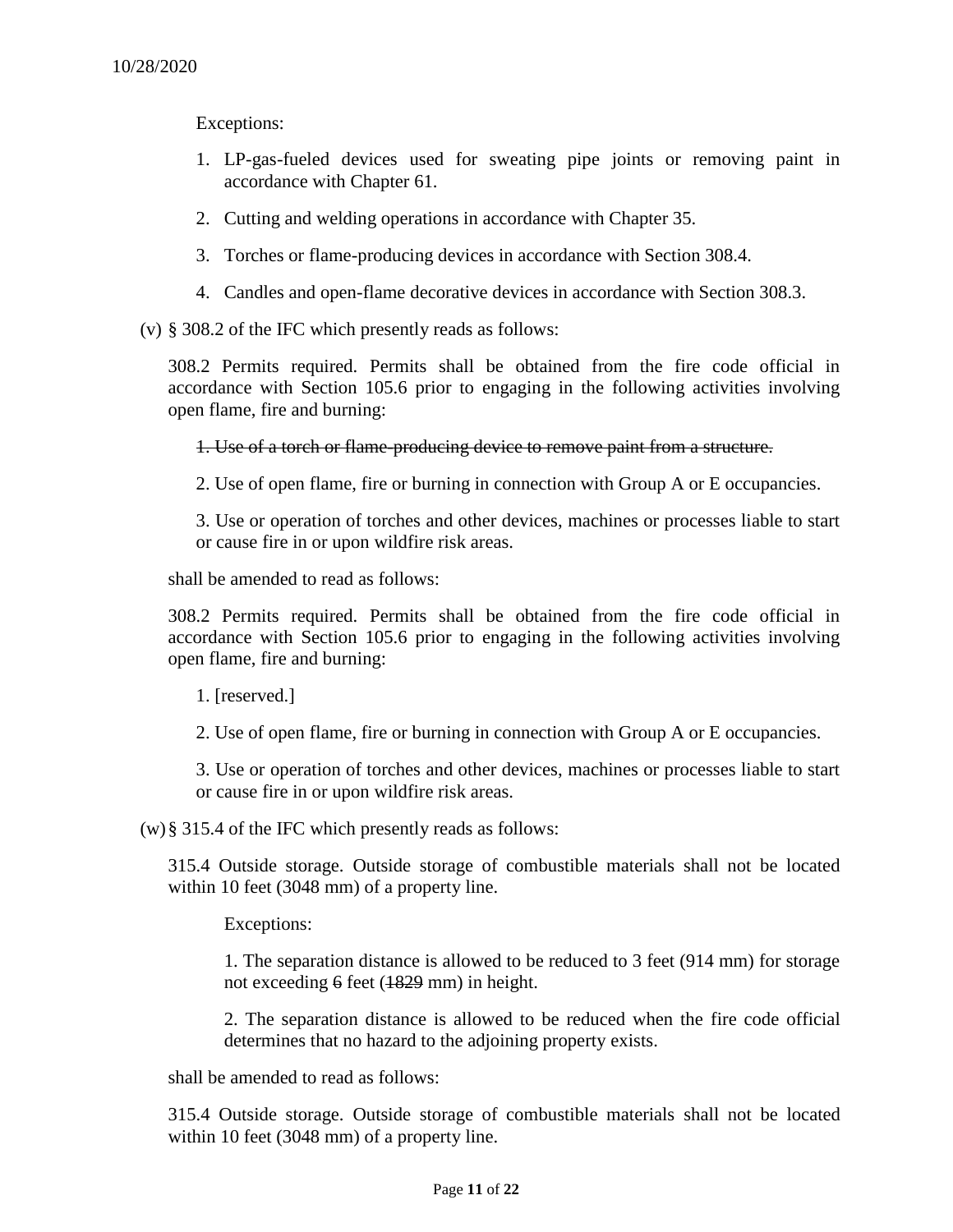Exceptions:

1. The separation distance is allowed to be reduced to 3 feet (914 mm) for storage not exceeding 3 feet (914 mm) in height.

2. The separation distance is allowed to be reduced when the fire code official determines that no hazard to the adjoining property exists.

(x) Add the following subsection to the IFC:

401.3.4 Resetting of fire alarm systems. Where a building fire alarm system activates for other than tests or maintenance, owners or occupants shall not reset the system until the fire department arrives and verifies the location of the activated device(s).

 $(y)$  § 403.12 THROUGH 403.12.3.3 of the IFC which presently read as follows:

403.12 Special requirements for public safety. Special requirements for public safety shall be in accordance with Sections 403.12.1 through 403.12.3.3.

403.12.1 Fire watch personnel. Where, in the opinion of the fire code official, it is essential for public safety in a place of assembly or any other place where people congregate, because of the number of persons, or the nature of the performance, exhibition, display, contest or activity, the owner, agent or lessee shall provide one or more fire watch personnel, as required and approved. Fire watch personnel shall comply with Sections 403.12.1.1 and 403.12.1.2.

403.12.1.1 Duty times. Fire watch personnel shall remain on duty while places requiring a fire watch are open to the public, or when an activity requiring a fire watch is being conducted.

403.12.1.2 Duties. On-duty fire watch personnel shall have the following responsibilities:

- 1. Keep diligent watch for fires, obstructions to means of egress and other hazards.
- 2. Take prompt measures for remediation of hazards and extinguishment of fires that occur.
- 3. Take prompt measures to assist in the evacuation of the public from the structures.

403.12.2 Public safety plan for gatherings. Where the fire code official determines that an indoor or outdoor gathering of persons has an adverse impact on public safety through diminished access to buildings, structures, fire hydrants and fire apparatus access roads or where such gatherings adversely affect public safety services of any kind, the fire code official shall have the authority to order the development of or prescribe a public safety plan that provides an approved level of public safety and addresses the following items:

1. Emergency vehicle ingress and egress.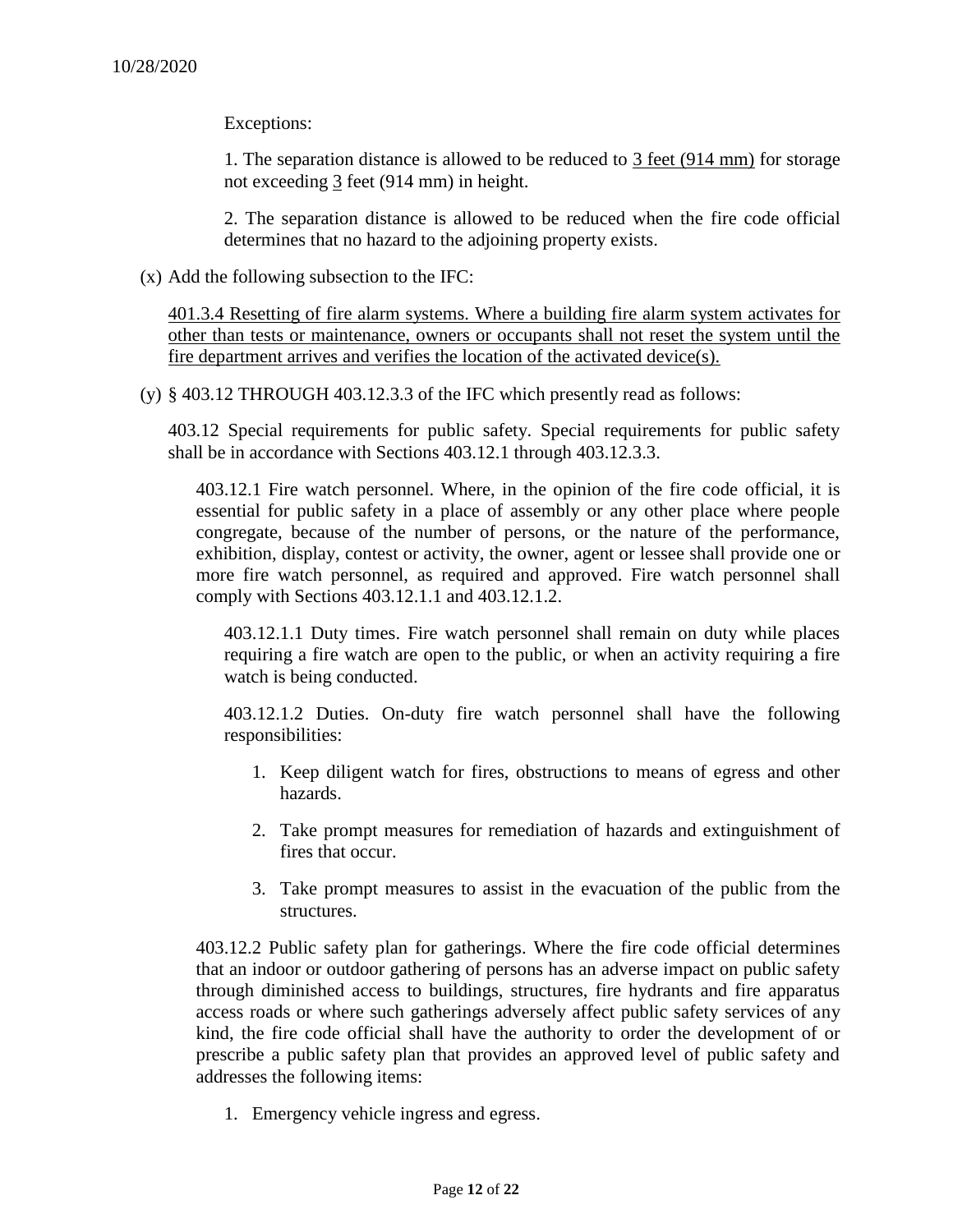- 2. Fire protection.
- 3. Emergency egress or escape routes.
- 4. Emergency medical services.
- 5. Public assembly areas.
- 6. The directing of both attendees and vehicles, including the parking of vehicles.
- 7. Vendor and food concession distribution.
- 8. The need for the presence of law enforcement.
- 9. The need for fire and emergency medical services personnel.

403.12.3 Crowd managers for gatherings exceeding 1,000 people. Where facilities or events involve a gathering of more than 1,000 people, crowd managers shall be provided in accordance with Sections 403.12.3.1 through 403.12.3.3.

403.12.3.1 Number of crowd managers. The mini-mum number of crowd managers shall be established at a ratio of one crowd manager for every 250 persons.

Exception: Where approved by the fire code official, the number of crowd managers shall be permit-ted to be reduced where the facility is equipped throughout with an approved automatic sprinkler system or based upon the nature of the event.

403.12.3.2 Training. Training for crowd managers shall be approved.

403.12.3.3 Duties. The duties of crowd managers shall include, but not be limited to:

- 1. Conduct an inspection of the area of responsibility and identify and address any egress barriers.
- 2. Conduct an inspection of the area of responsibility to identify and mitigate any fire hazards.
- 3. Verify compliance with all permit conditions, including those governing pyrotechnics and other special effects.
- 4. Direct and assist the event attendees in evacuation during an emergency.
- 5. Assist emergency response personnel where requested.
- 6. Other duties required by the fire code official.
- 7. Other duties as specified in the fire safety plan.

shall be amended to read as follows: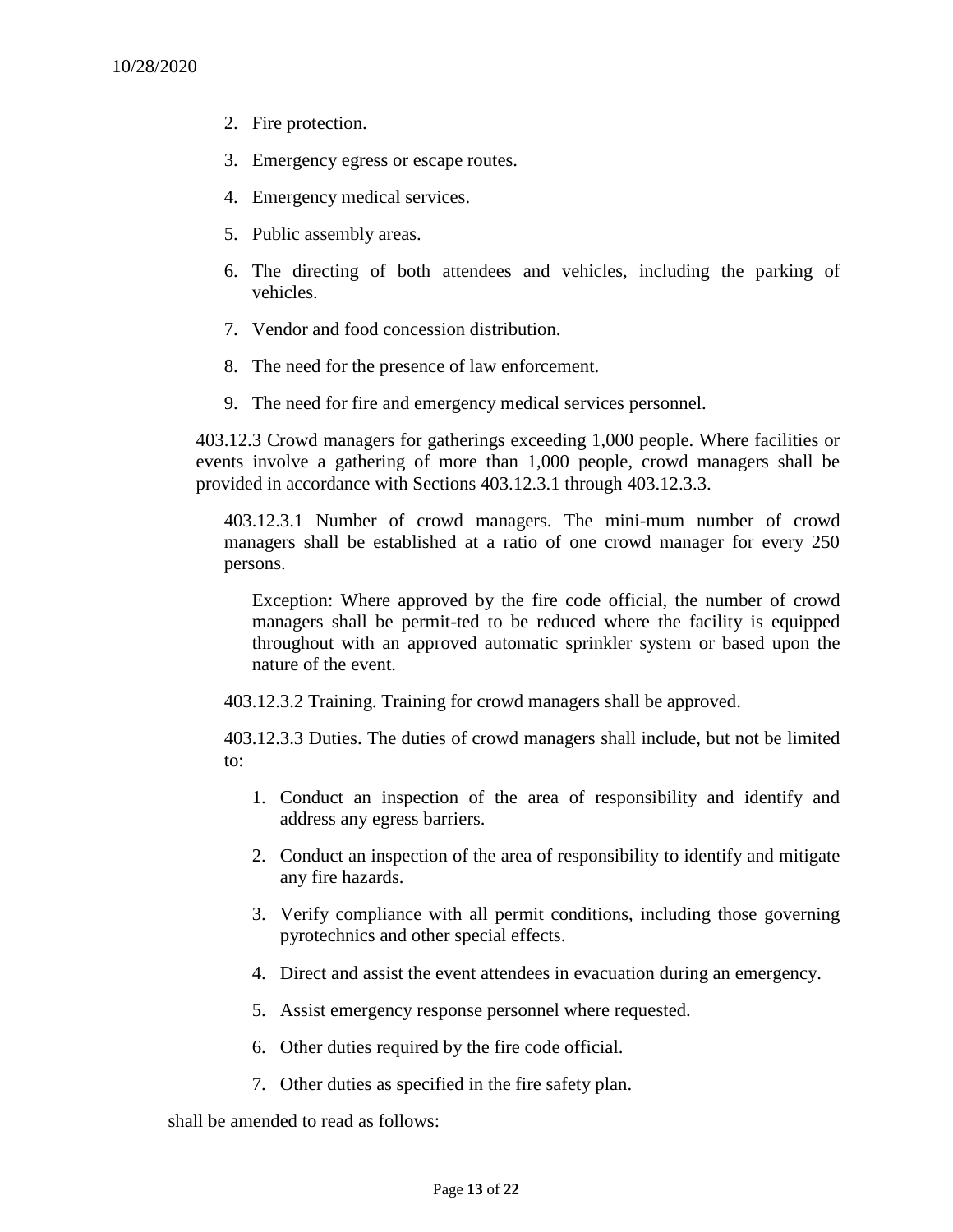403.12 Special requirements for public safety. Special requirements for public safety shall be in accordance with Sections 403.12.1 through 403.12.3.3. To the extent subsections 403.12.1 through 413.12.3.3 furnish authority to both the fire code official and the City Director of Emergency Management, the determinations and directives of the City Director of Emergency Management shall control in matters not involving fire safety.

403.12.1 Fire watch personnel. Where, in the opinion of the fire code official or the City Director of Emergency Management, it is essential for public safety in a place of assembly or any other place where people congregate, because of the number of persons, or the nature of the performance, exhibition, display, contest or activity, the owner, agent or lessee shall provide one or more fire watch personnel, as required and approved. Fire watch personnel shall comply with Sections 403.12.1.1 and 403.12.1.2.

403.12.1.1 Duty times. Fire watch personnel shall remain on duty while places requiring a fire watch are open to the public, or when an activity requiring a fire watch is being conducted.

403.12.1.2 Duties. On-duty fire watch personnel shall have the following responsibilities:

- 1. Keep diligent watch for fires, obstructions to means of egress and other hazards.
- 2. Take prompt measures for remediation of hazards and extinguishment of fires that occur.
- 3. Take prompt measures to assist in the evacuation of the public from the structures.

403.12.2 Public safety plan for gatherings. Where the fire code official or the City Director of Emergency Management determines that an indoor or outdoor gathering of persons has an adverse impact on public safety through diminished access to buildings, structures, fire hydrants and fire apparatus access roads or where such gatherings adversely affect public safety services of any kind, the fire code official or the City Director of Emergency Management shall have the authority to order the development of or prescribe a public safety plan that provides an approved level of public safety and addresses the following items:

- 1. Emergency vehicle ingress and egress.
- 2. Fire protection.
- 3. Emergency egress or escape routes.
- 4. Emergency medical services.
- 5. Public assembly areas.
- 6. The directing of both attendees and vehicles, including the parking of vehicles.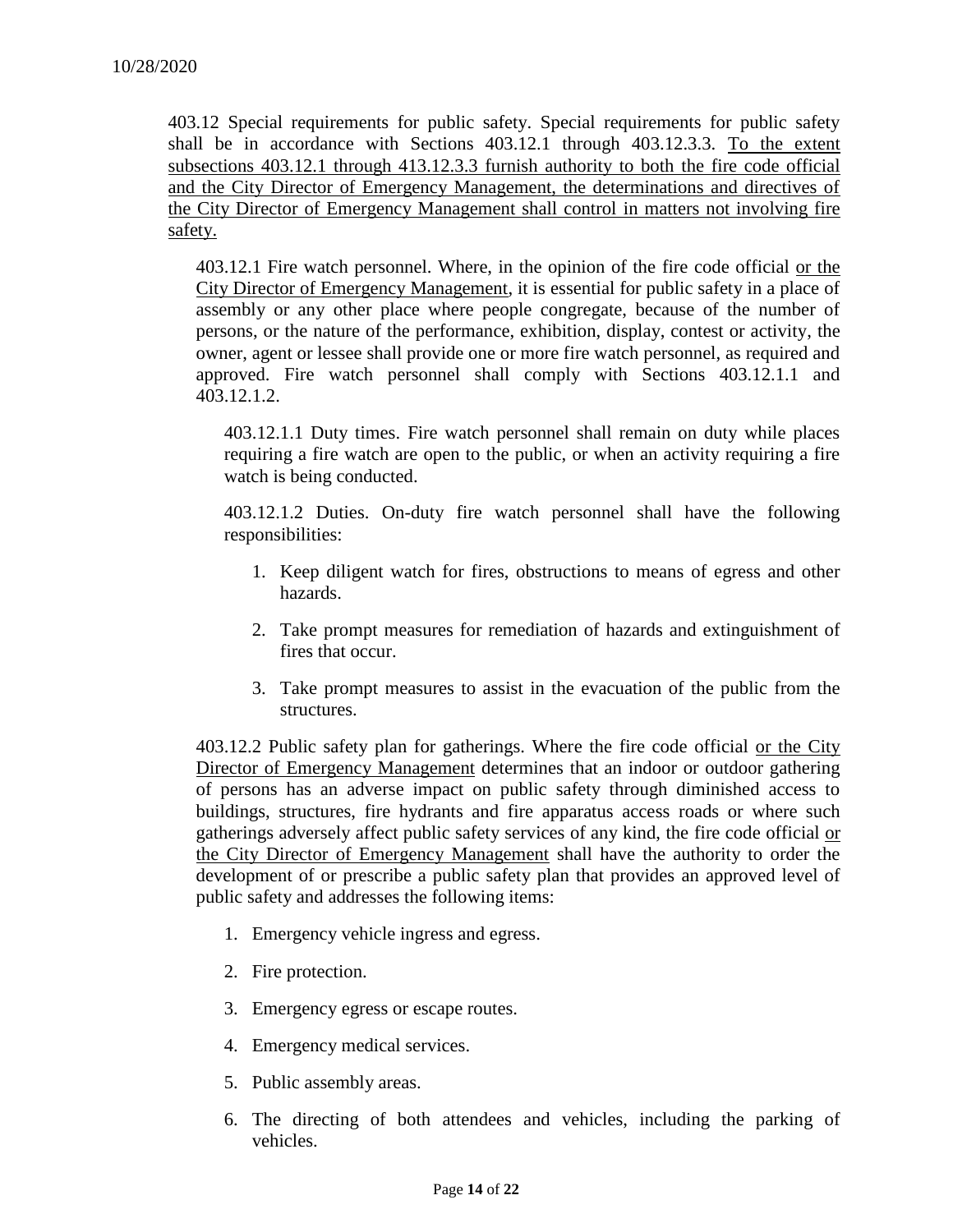- 7. Vendor and food concession distribution.
- 8. The need for the presence of law enforcement.
- 9. The need for fire and emergency medical services personnel.

403.12.3 Crowd managers for gatherings exceeding 1,000 people. Where facilities or events involve a gathering of more than 1,000 people, crowd managers shall be provided in accordance with Sections 403.12.3.1 through 403.12.3.3.

403.12.3.1 Number of crowd managers. The mini-mum number of crowd managers shall be established at a ratio of one crowd manager for every 250 persons.

Exception: Where approved by the fire code official or the City Director of Emergency Management, the number of crowd managers shall be permit-ted to be reduced where the facility is equipped throughout with an approved automatic sprinkler system or based upon the nature of the event.

403.12.3.2 Training. Training for crowd managers shall be approved.

403.12.3.3 Duties. The duties of crowd managers shall include, but not be limited to:

- 1. Conduct an inspection of the area of responsibility and identify and address any egress barriers.
- 2. Conduct an inspection of the area of responsibility to identify and mitigate any fire hazards.
- 3. Verify compliance with all permit conditions, including those governing pyrotechnics and other special effects.
- 4. Direct and assist the event attendees in evacuation during an emergency.
- 5. Assist emergency response personnel where requested.
- 6. Other duties required by the fire code official or the City Director of Emergency Management.
- 7. Other duties as specified in the fire safety plan.
- (z) Add the following subsection to the IFC:

505.1.1 Only addresses approved and verified by the Department of Public Works Bureau of Engineering will be acceptable.

(aa) § 507.3 of the IFC which presently reads as follows:

507.3 Fire flow. Fire flow requirements for buildings or portions of buildings and facilities shall be determined by an approved method.

shall be amended to read as follows: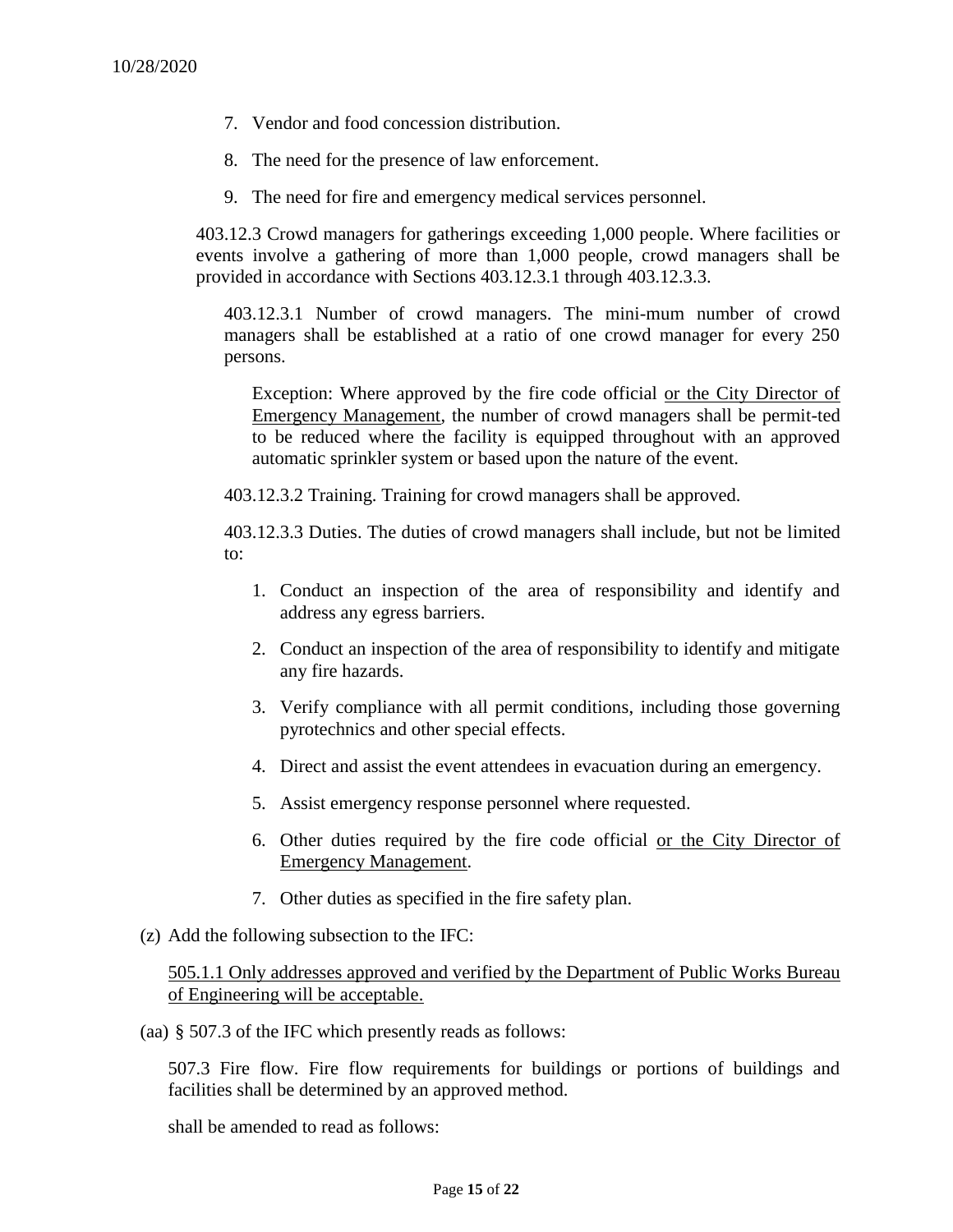507.3 Fire flow. Fire flow requirements for buildings or portions of buildings and facilities shall be determined by an approved method determined by Department of Water and Sewer Resources.

507.3.1 Fire flow testing. The fire code official, Department of Water and Sewer Resources or its designees shall be notified prior to conducting fire flow testing. Fire flow tests shall be witnessed by the fire code official, Department of Water and Sewer Resources or its designees and approved documentation of the test and results shall be provided to the Department of Water and Sewer Resources.

(bb) §507.4 of the IFC which presently reads as follows:

507.4 Water supply test. The fire code official, shall be notified prior to the water supply test. Water supply tests shall be witnessed by the fire code official or approved documentation of the test shall be provided to the fire code official prior to final approval of the water supply system.

shall be amended to read as follows:

507.4 Water supply test. The fire code official and Department of Water and Sewer Resources or its designees shall be notified prior to the water supply test. Water supply tests shall be witnessed by the fire code official and Department of Water and Sewer Resources or its designees or approved documentation of the test shall be provided to Department of Water and Sewer Resources prior to final approval of the water supply system.

507.4.1 The property owner is responsible for installation and maintenance of water supply for construction projects until the water system is accepted/approved by the Department of Water and Sewer Resources, and responsibility for the system is formally turned over to the Department of Water and Sewer Resources.

(cc) § 507.5.1 of the IFC which presently reads as follows:

507.5.1 Where required. Where a portion of the facility or building hereafter constructed or moved into or within the jurisdiction is more than 400 feet (122 m) from a hydrant on a fire apparatus access road, as measured by an approved route around the exterior of the facility or building, on-site fire hydrants and mains shall be provided where required by the fire code official.

Exceptions:

- 1. For Group R-3 and Group U occupancies, the distance requirement shall be 600 feet (183 m).
- 2. For buildings equipped throughout with an approved automatic sprinkler system installed in accordance with Section 903.3.1.1 or 903.3.1.2, the distance requirement shall be 600 feet (183 m).

shall be amended to read as follows: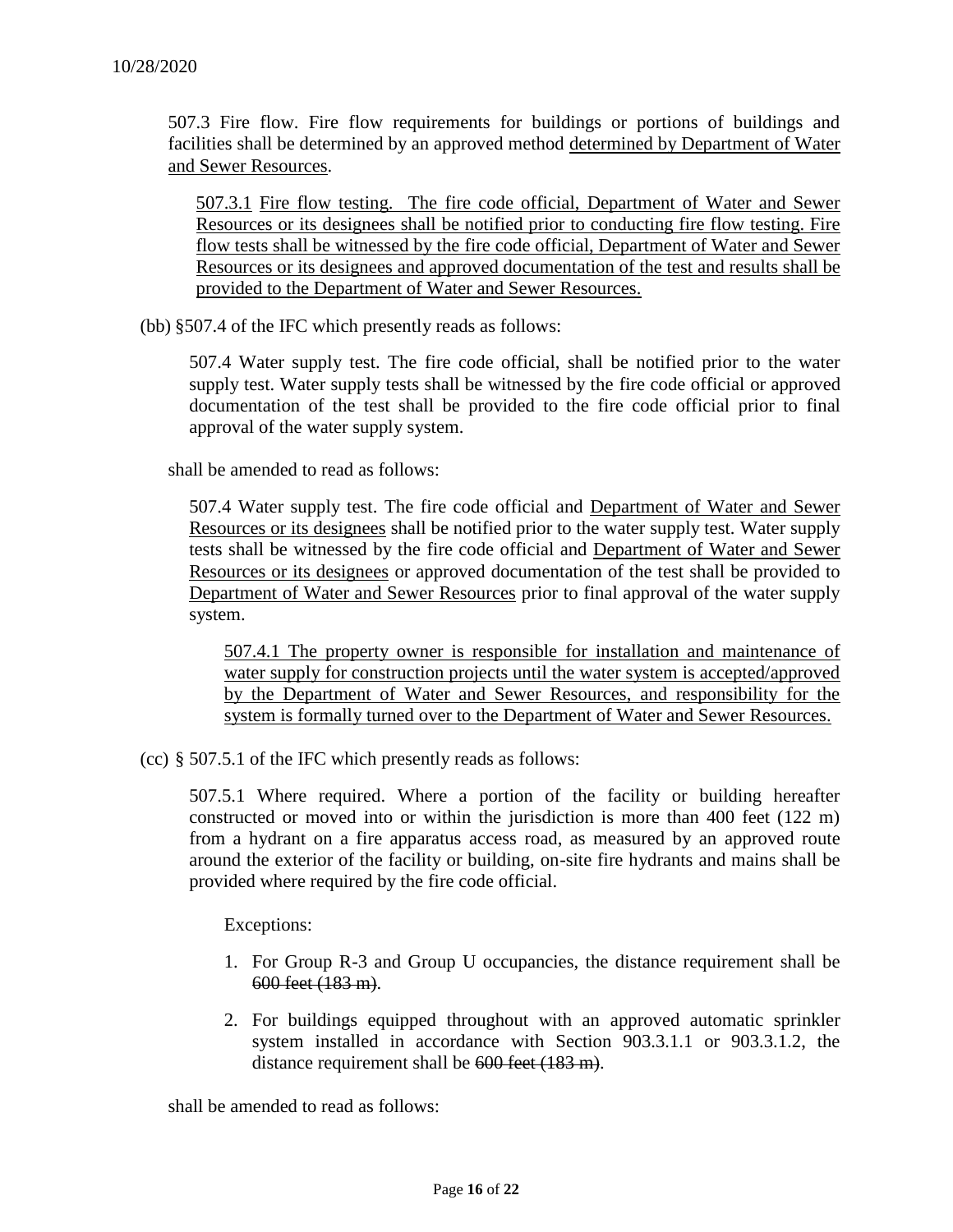507.5.1 Where required. Where a portion of the facility or building hereafter constructed or moved into or within the jurisdiction is more than 400 feet (122 m) from a hydrant on a fire apparatus access road, as measured by an approved route around the exterior of the facility or building, on-site fire hydrants and mains shall be provided where required by the fire code official and the Department of Water and Sewer Resources

Exceptions:

1. For Group R-3 and Group U occupancies, the distance requirement shall not be greater than 500 feet (152.4 m).

2. For buildings equipped throughout with an approved automatic sprinkler system installed in accordance with Section 903.3.1.1 or 903.3.1.2, the distance requirement shall not be greater than 500 feet (152.4 m).

(dd) § 901.6.2 of the IFC which presently reads as follows:

901.6.2 Records. Records of all system inspections, tests and maintenance required by the referenced standards shall be maintained on the premises for a minimum of three years and shall be copied to the fire code official upon request.

shall be amended to read as follows:

901.6.2 Records. Records of all system inspections, tests and maintenance required by the referenced standards shall be maintained on the premises for a minimum of three years and shall be provided by the company performing the inspection(s) along with the requisite filing fee per inspection to the Office of the Fire Marshal, unless an alternate designee is specified by Resolution approved by the City Council of the City of Bethlehem.

(ee) § 903.4.2 of the IFC which presently reads as follows:

903.4.2 Alarms. An approved audible device, located on the exterior of the building in an approved location, shall be connected to each automatic sprinkler system. Such sprinkler waterflow alarm devices shall be activated by water flow equivalent to the flow of a single sprinkler of the smallest orifice size installed in the system. Where a fire alarm system is installed, actuation of the automatic sprinkler system shall actuate the building fire alarm system.

is deleted in its entirety and replaced with the following:

903.4.2 Alarms. Approved audible devices shall be connected to every automatic sprinkler system. Such sprinkler waterflow alarm devices shall be activated by waterflow equivalent to the flow of a single sprinkler of the smallest orifice size installed in the system. Alarm devices shall be provided on the exterior of the building in an approved location. Where a fire alarm system is installed, actuation of the automatic sprinkler system shall actuate the building fire alarm system. In automatic sprinkler systems where multiple sprinkler risers are required, and the risers are located in separate areas within the building, an outside visible alarm notification appliance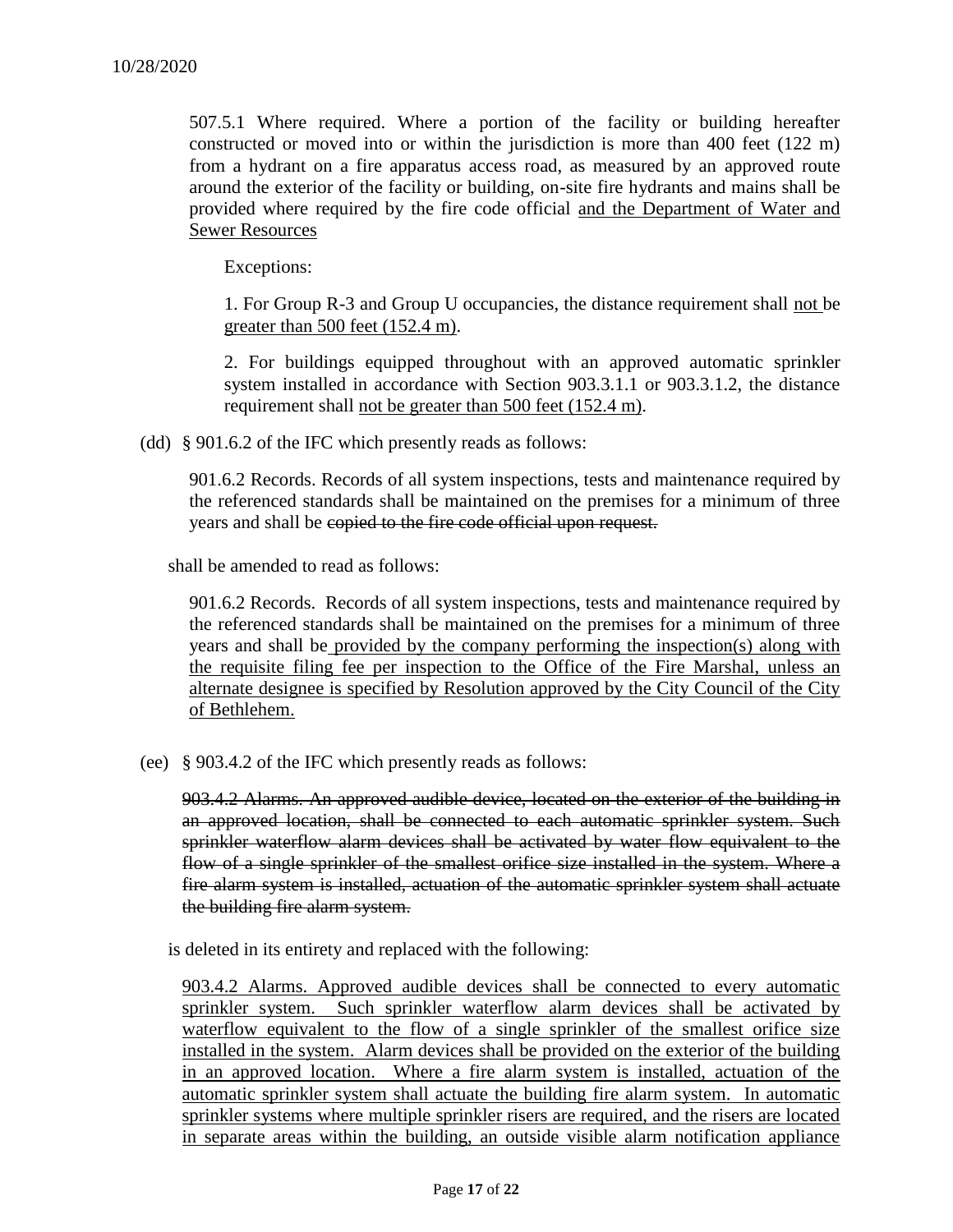shall be required for each riser. Such appliance shall be a white strobe (minimum 95 candela strobe rating) placed in an approved location on the exterior wall, as close as practicable, to each sprinkler riser. The strobe will activate when the water flow alarm for its respective riser is activated.

(ff) The following subsection is added:

905.3.9 Access. The City requires Class I standpipes to access any portion of a building's interior which is more than 250 feet from the nearest approved point of fire department access or the nearest Class I standpipe connection. This distance shall be measured along a path of travel where fire hose can be deployed for fire suppression activities.

(gg) § 906.1 of the IFC which presently reads as follows:

906.1 Where required. Portable fire extinguishers shall be installed in the following locations.

1. In new and existing Group A, B, E, F, H, I, M, R-l, R-2, R-4 and S occupancies.

Exception: In new and existing Group A, Band E occupancies equipped throughout with quick response sprinklers, portable fire extinguishers shall be required only in locations specified in Items 2 through 6

shall be amended to read as follows:

906.1 Where required, portable fire extinguishers shall be installed in the following locations.

1. In new and existing Group A, B, E, F, H, I, M, R-l, R-2, R-4 and S occupancies without exception.

(hh) § 3103.2 of the IFC which presently reads as follows:

3103.2 Approval required. Tents and membrane structures having an area in excess of 400 square feet  $(37 \text{ m}^2)$  shall not be erected, operated or maintained for any purpose without first obtaining a permit and approval from the fire code official.

Exceptions:

- 1. Tents used exclusively for recreational camping purposes.
- 2. Tents open on all sides that comply with all of the following:
- 2.1 Individual tents having a maximum size of 700 square feet (65 m2).
- 2.2. The aggregate area of multiple tents placed side by side without a fire break clearance of 12 feet (3658 mm), not exceeding 700 square feet (65 m2) total.
- 2.3. A minimum clearance of 12 feet (3658 mm) to all structures and other tents.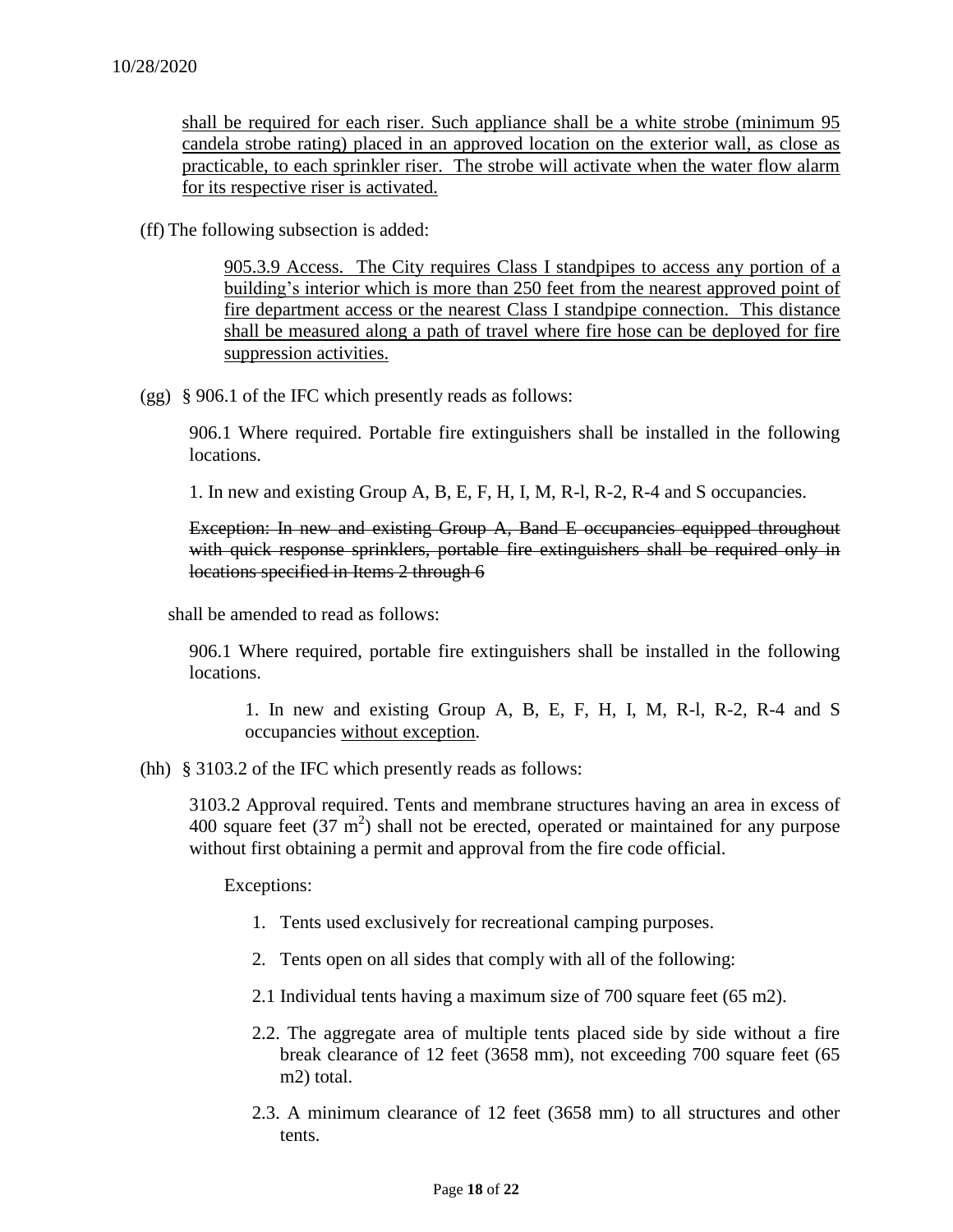shall be amended to read as follows:

3103.2 Approval required. Tents and membrane structures having an area in excess of 400 square feet  $(37 \text{ m}^2)$ , or where any warming, heating, or open flame device is operated shall not be erected, operated or maintained for any purpose without first obtaining a permit and approval from the fire code official.

Exceptions:

- 1. Tents used exclusively for recreational camping purposes.
- 2. Tents open on all sides that comply with all of the following:
- 2.1 Individual tents having a maximum size of 700 square feet (65 m2).
- 2.2. The aggregate area of multiple tents placed side by side without a fire break clearance of 12 feet (3658 mm), not exceeding 700 square feet (65 m2) total.
- 2.3. A minimum clearance of 12 feet (3658 mm) to all structures and other tents.
- (ii) § 3104.15.4 of the IFC which presently reads as follows:

3104.15.4 Operations. Operations such as warming of foods, cooking demonstrations and similar operations that use solid flammables, butane or other similar devices which do not pose an ignition hazard, shall be approved.

shall be amended to read as follows:

3104.15.4 Operations. Operations such as warming of foods, cooking demonstrations and similar operations that use solid/gel flammables, or other similar devices which do not pose an ignition hazard, shall be approved.

(jj) Exception number 9 to §5601.1 of the IFC which presently reads as follows: 9. Items preempted by federal regulations.

shall be amended read as follows:

9. Items preempted by laws or regulations of the Commonwealth of Pennsylvania or the United States.

(kk) § 5704.2.9.6.1 of the IFC which presently reads as follows:

Locations where above-ground tanks are prohibited. Storage of Class I and II liquids in above-ground tanks outside of buildings is prohibited within the limits established by law as the limits of districts in which such storage is prohibited.

shall be amended to read as follows:

5704.2.9.6.1 Locations where above-ground tanks are prohibited. Storage of Class I and II liquids in above-ground tanks outside of buildings is prohibited in the following City of Bethlehem Zoning Districts: RR, RS, R-RC, RG, RT, RR-F, and RR-T.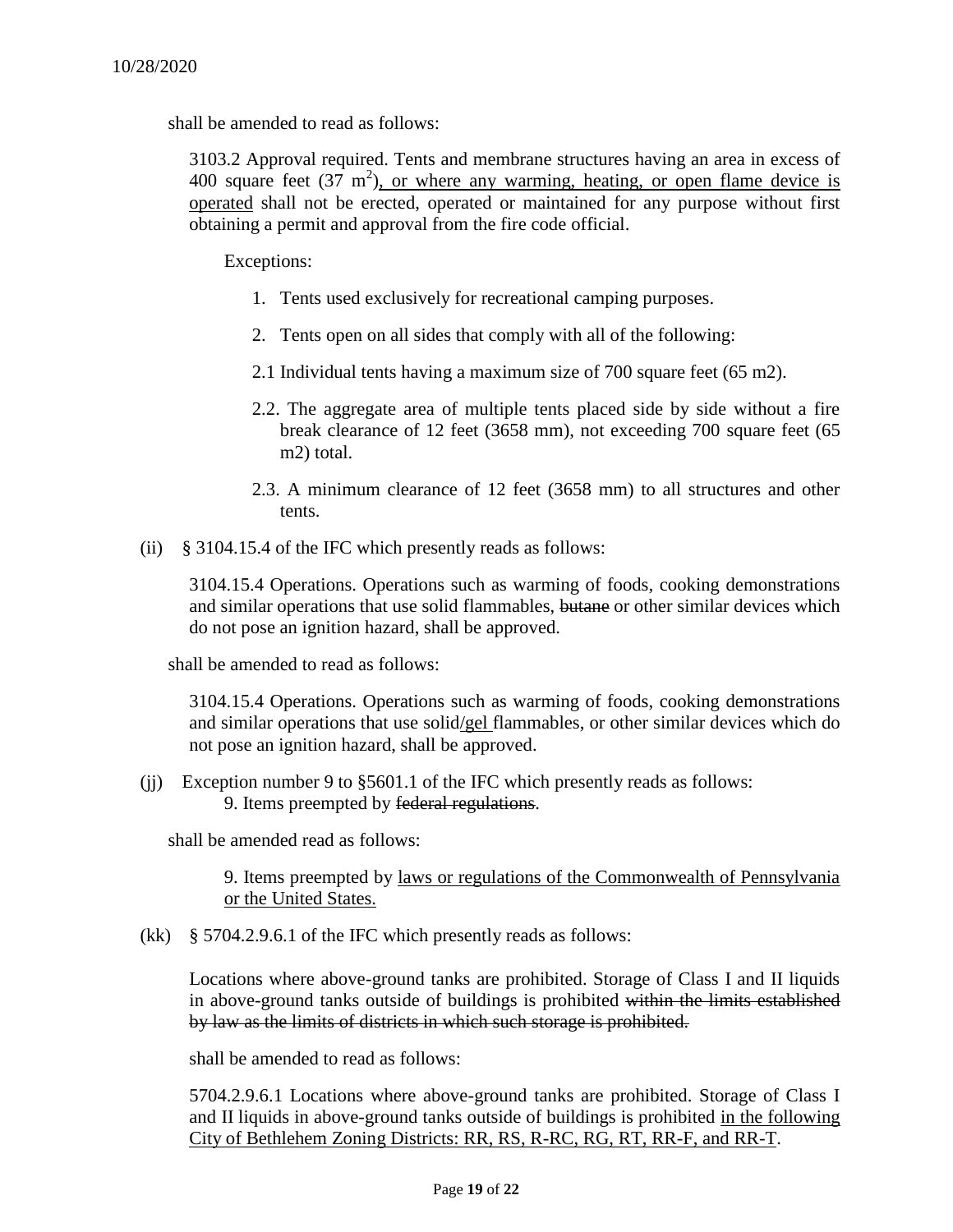(ll) § 5706.2.4.4 of the IFC which presently reads as follows:

Locations where above-ground tanks are prohibited. The storage of Class I and II liquids in above-ground tanks is prohibited within the limits established by law as the limits of districts in which such storage is prohibited.

shall be amended to read as follows:

5706.2.4.4 Locations where above-ground tanks are prohibited. The storage of Class I and II liquids in above-ground tanks is prohibited in the following City of Bethlehem Zoning Districts: RR, RS, R-RC, RG, RT, RR-F, and RR-T.

(mm) § 5806.2 of the IFC which presently reads as follows:

Limitations. Storage of flammable cryogenic fluids in stationary containers outside of buildings is prohibited within the limits established by law as the limits of districts in which such storage is prohibited.

shall be amended to read as follows:

5806.2 Limitations. Storage of flammable cryogenic fluids in stationary containers outside of buildings is prohibited in the following City of Bethlehem Zoning Districts: RR, RS, R-RC, RG, RT, RR-F, and RR-T.

(nn) § 6104.2 of the IFC which presently reads as follows:

Maximum capacity within established limits. Within the limits established by law restricting the storage of liquefied petroleum gas for the protection of heavily populated or congested areas, the aggregate capacity of any one installation shall not exceed a water capacity of 2,000 gallons (7570 L)

shall be amended to read as follows:

6104.2 Maximum capacity within established limits. There shall be no storage of liquefied petroleum gas in the following City of Bethlehem Zoning Districts: RR, RS, R-RC, RG, RT, RR-F, and RR-T. In all other Zoning Districts of the City of Bethlehem, the storage of liquefied petroleum gas in any one installation shall not exceed a water capacity of 2,000 gallons (7570 L).

(oo) Section 5608.0 shall be added to IFC §5608 relating to Fireworks Displays as follows:

5608.0. Article 746 of the Codified Ordinances of the City of Bethlehem shall apply to all fireworks. For "display fireworks" as defined by Article 746, the provisions of IFC Sections 5608.1 through 5608.10 shall also apply.

(pp) The following subsection is added to the IFC: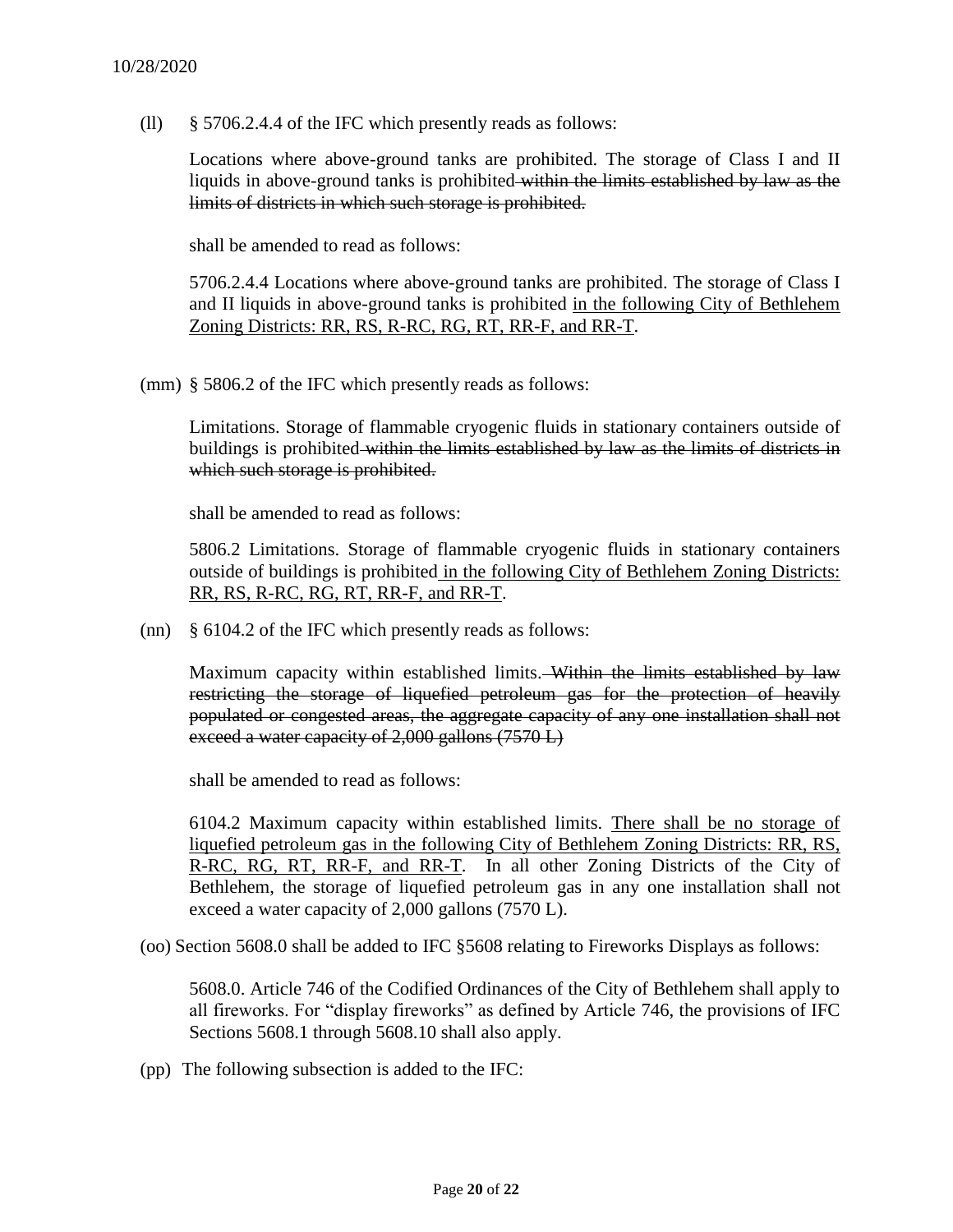5608.3.1 Stand By Required. Fire Department Stand By is required for all approved fireworks displays. No approved fireworks display shall be initiated without the approval of the required Stand By officer in charge.

(qq) Appendix C, § C102.1 of the IFC which presently reads as follows:

C102.1 Minimum number of fire hydrants for a building. The number of fire hydrants available to a building shall be not less than the minimum specified in Table C102.1.

shall be amended to read as follows:

C102.1 Hydrant spacing. The average spacing between fire hydrants shall not exceed that listed in Table C102.1, unless approved otherwise by the City of Bethlehem Engineering Bureau and fire code official.

Exception: The fire chief is authorized to accept a deficiency of up to 10 percent where existing fire hydrants provide all or a portion of the required fire hydrant service. Regardless of the average spacing, fire hydrants shall be located such that all points on streets and access roads adjacent to a building are within the distances listed in Table C102.1.

 $(\text{rr})$  Appendix N – Mobile Cooking Operation is hereby added to the IFC and shall read as follows:

N101 Mobile cooking operations. All mobile cooking operations shall be conducted in accordance with Appendix B to NFPA Standard 96 (2017 edition) and Chapter 50 of NFPA Standard 1 (2015 edition).

SECTION 4. That all Ordinances and parts of Ordinances inconsistent herewith be, and the same are hereby repealed.

SECTION 5. This Ordinance shall take effect thirty-five (35) days after enactment in the manner required by 35 P.S. § 7210.503(j)-(k).

Sponsored by

PASSED finally in Council on the day of , 2021.

ATTEST:

President of Council

City Clerk